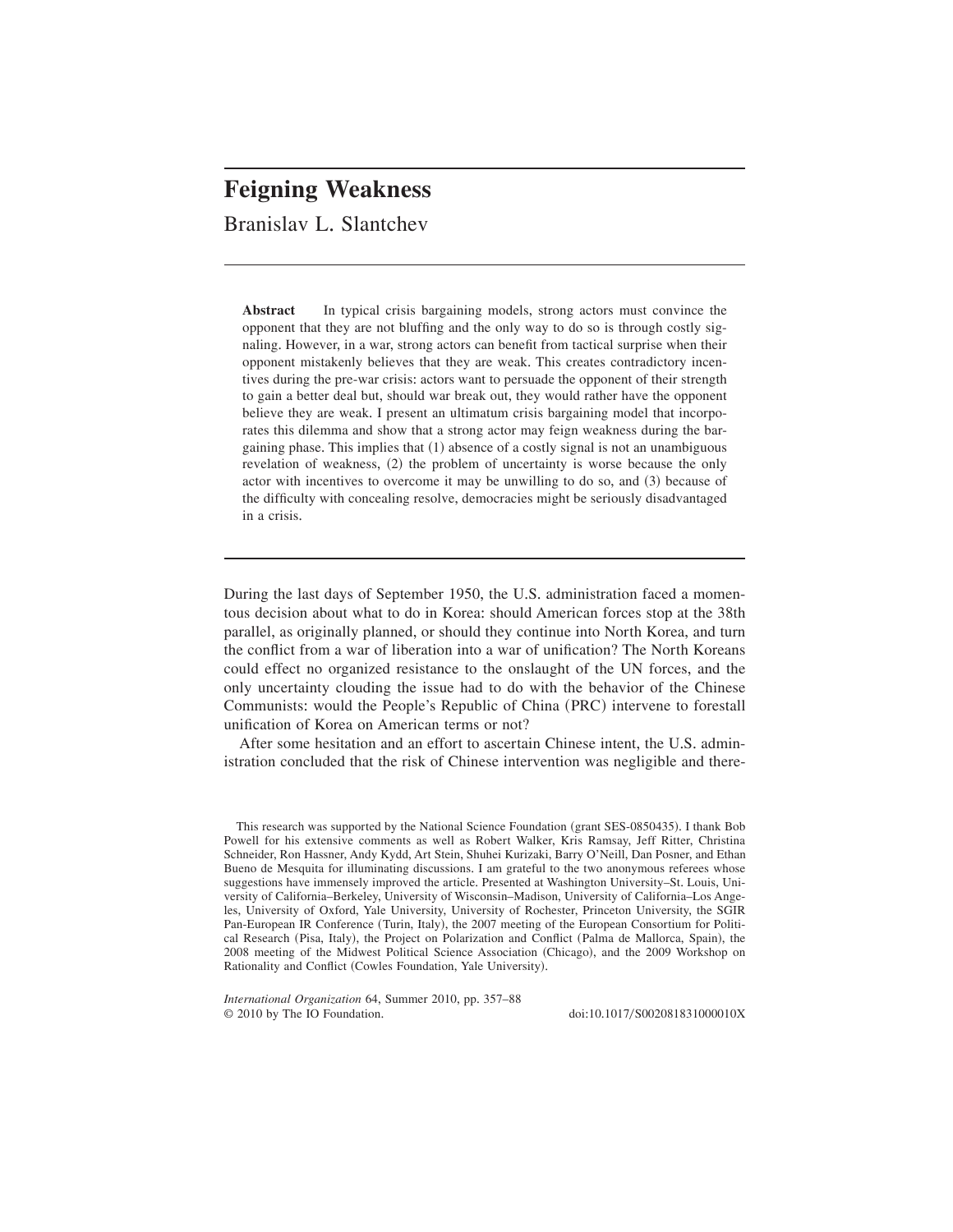fore the gamble was worth taking. One crucial factor in that estimate was the lack of obvious military preparations that China would have to undertake had it seriously intended to wage war on the United States. In particular, the PRC had not sent troops in significant numbers south of the Yalu River, it had not prepared Beijing for possible aerial raids, it had not mobilized economic or manpower resources, and it had failed to move when it made best sense to do so from a military standpoint—right after General Douglas MacArthur's landing at Inchon, All the Chinese appeared to have done was issue propaganda statements in government-controlled media, send somewhat contradictory messages through a diplomatic channel known to be distrusted by the Americans, fail to make a direct statement to the United Nations, and move some token forces of "volunteers" into North Korea. Even in late November, the Far East Command estimated that there were no more than about 70,000 of these "volunteers" to face over 440,000 UN troops of "vastly superior firepower."<sup>1</sup> Confident of success, General MacArthur launched the "home by Christmas" offensive on November 24.

This UN offensive was shattered in a mass Chinese counterattack+ Unbeknownst to UN Command, the Chinese had managed to move more than 300,000 crack troops into North Korea+ As Appleman documents, their armies had marched in complete secrecy "over circuitous mountain roads" with defense measures that required that during the day "every man, animal, and piece of equipment were to be concealed and camouflaged... When CCF [Chinese Communist Forces] units were compelled for any reason to march by day, they were under standing orders for every man to stop in his tracks and remain motionless if aircraft appeared overhead. Officers were empowered to shoot down immediately any man who violated this order."<sup>2</sup> This discipline had enabled the PRC to deploy vast numbers of troops in Korea without being discovered by aerial reconnaissance prior to actual contact.

But if the Chinese wanted to deter the Americans, why did they not make their mobilization public? When they knew the Americans doubted their resolve, why did they not choose an action that would reveal it? Whereas it is doubtless true that the Chinese benefitted from the tactical surprise once fighting began, they practically ensured that the Americans would not believe their threats. As Schelling puts it:

It is not easy to explain why the Chinese entered North Korea so secretly and so suddenly. Had they wanted to stop the United Nations forces at the level, say, of Pyongyang, to protect their own border and territory, a conspicuous early entry in force might have found the U.N. Command content with its accomplishment and in no mood to fight a second war, against Chinese armies, for the remainder of North Korea. They chose instead to launch a surprise attack, with stunning tactical advantages but no prospect of deterrence.<sup>3</sup>

- 2. Appleman 1961, 65.
- 3. Schelling 1966, 55, n. 11.

<sup>1.</sup> See Appleman 1961, 763, 768; and Whiting 1960, 122.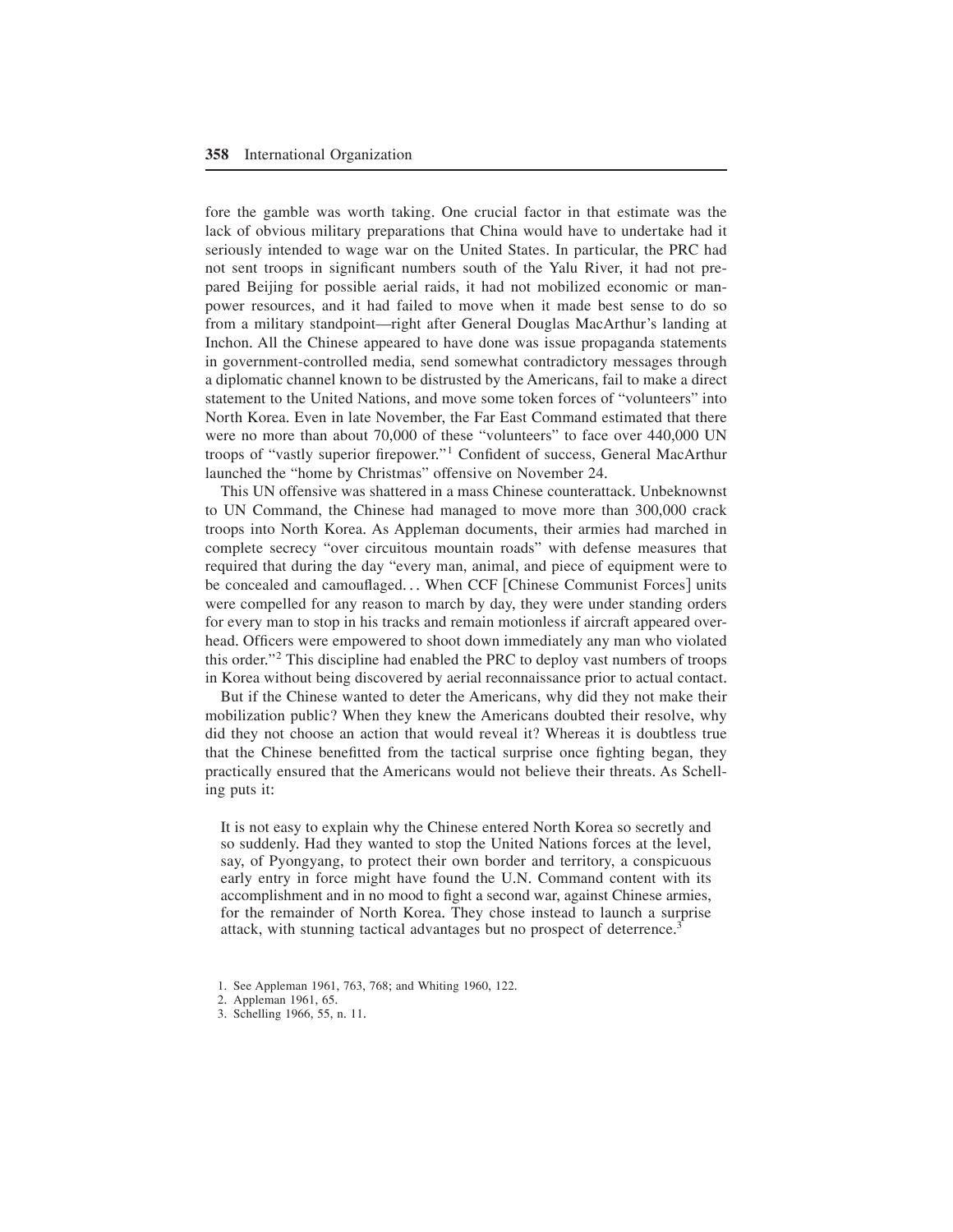This behavior is indeed puzzling, especially when we consider the logic of costly signaling in crisis bargaining. When two opponents face each other with conflicting demands, the only way to extract concessions is by persuading the other that rejecting the demand would lead to highly unpleasant consequences such as war. The focus is on credible communication of one's intent to wage war should one's demands not be met. As is well known, to achieve credibility, an actor must engage in an action that he would not have taken if he were unresolved, even if the act of taking it would cause the opponent to become convinced that he is resolved. In other words, the action must be sufficiently costly or risky (or both) to make bluffing unattractive. Because a weak actor would not attempt to bluff his way into concessions with such an action, the act of taking it signals strength. Conversely, the absence of such an act can be taken as *prima facie* evidence of weakness.

In this light, the American administration was justified in drawing what turned out to be a wildly incorrect assessment about Chinese intent. The Chinese had not backed up their threats with any costly or risky actions, and even their demands had been somewhat watered down. For instance, at one point they said that it would be acceptable for South Korean troops to cross the parallel as long as the American forces remained south of it. This unwillingness by the Chinese to take actions that were available to them, and that they could have expected to produce concessions from the United States at an acceptable cost provided they were resolved to forestall unification, eventually persuaded the Americans that the threats were not serious, causing them to embark on unification.<sup>4</sup>

Since the Chinese goal was to deter unification, the logic of crisis bargaining suggests that the Chinese should not have concealed their preparations, and should have made the (admittedly much riskier) public demand for UN forces to remain south of the parallel. The fact that concealment had significant tactical advantages cannot, by itself, explain the decision to mobilize in secret because such an argument presupposes that the Chinese preferred to fight over Korea rather than prevent unification through deterrence, which is a highly dubious assumption+

In this article, I propose a development of our crisis bargaining models that could help shed some light on the puzzling failure to signal strength. First, I show that in a war, a strong player can obtain serious tactical advantage from an opponent who mistakenly believes him to be weak. This is intuitive and unsurprising although there is merit in having this emerge as a result of optimal behavior by both actors instead of assuming it. Second, I consider a crisis model of the type in which strong actors can obtain better negotiated outcomes when their opponent correctly infers that they are strong. I show that when bargaining in a crisis can end in war, a strong actor has contradictory incentives. On one hand, he wants to

<sup>4.</sup> The debate about the causes of U.S. failure to understand the seriousness of Chinese threats is quite intense. The literature on the subject is intricate and it is well beyond the scope of this article to delve into details on that issue. Many studies assert that the Chinese threat was credible but that the U.S. administration mistakenly dismissed it (Lebow 1981). The opposite assertion is that the Chinese were spoiling for a fight  $(Chen 1994, 40)$ . Slantchev 2010 counters both in detail.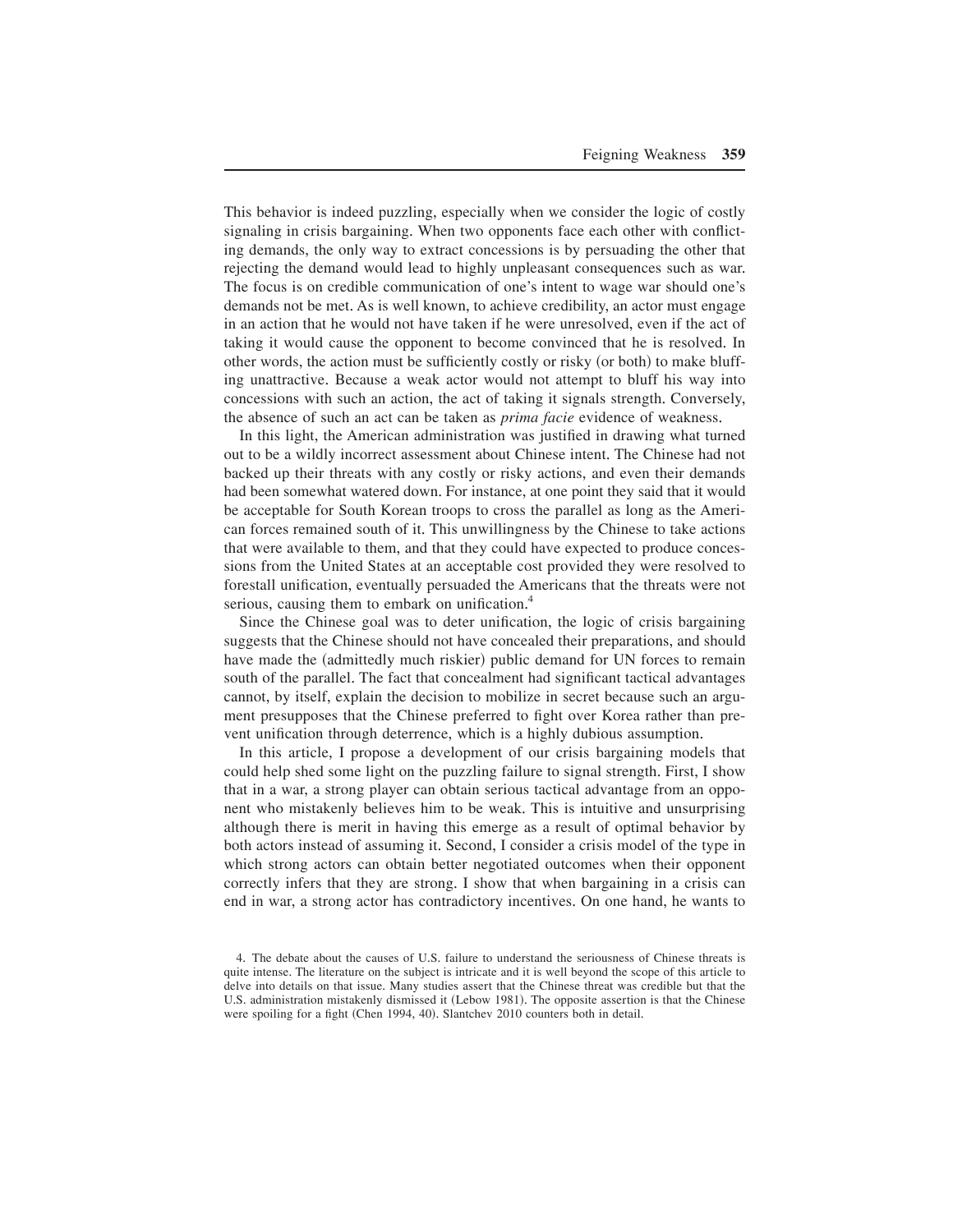obtain a better negotiated deal, which requires him to convince his opponent that he is strong. On the other hand, should persuasion fail and war break out, he wants his opponent to believe that he is weak. Somehow, this actor must simultaneously signal strength and weakness.

I show that this contradiction is resolved in equilibrium by the strong actor sometimes feigning weakness during the crisis bargaining phase itself. He pretends to be weak by mimicking the smaller demand of a weak type. Even though this puts him at a disadvantage at the negotiation table, the loss is offset by the gain of tactical surprise on the battlefield that he can achieve if war follows anyway. This explanation also provides a rationale for the Chinese decision to forego the potential benefits of deterrence in order to gain tactical advantages in case deterrence failed. $5$ 

# **Signaling Strength in Crises**

When two actors with conflicting interests lock horns in a crisis, the only way to secure concessions is for one to convince the other that such concessions, however painful, are preferable to the consequences of failing to comply with demands. In an interstate crisis, the threatened consequences are in the form of a costly and risky war. The stronger an actor is, the worse the expected war outcome for the adversary, and the more that adversary should be prepared to concede in order to avoid it. If there is one conclusion that emerges from studies of crisis bargaining, it is that actors must signal credibly their strength if they are to obtain better deals from their opponents. Pretending to be weak does not pay.

Loosely speaking, the logic goes as follows. If an actor's expected payoff from war is high, his minimally acceptable peace terms are more demanding relative to what they would have been if he were weak. Because actors are loath to concede more than what is absolutely necessary, they need to ascertain what the minimally acceptable terms of the opponent might be. A simple assertion from an actor that he expects to do well in war will not do. If the opponent were to believe it and concede, there would be no risk or cost in making that statement. But then even a weak actor can make such an assertion, which means that the opponent cannot take the assertion at face value. The only way to persuade the opponent that one is strong is by taking an action that is so costly or risky that even if it were to succeed, the weak type could not benefit from imitating it.

We have studied many mechanisms that allow a strong actor to distinguish himself from a weak one by taking some such action. For instance, an actor could make public statements that increase the domestic political costs of backing down, allow his domestic political opponents to contradict him for political gain, put his

<sup>5.</sup> Results similar in spirit can be obtained in other settings such as jump-bidding in auctions (Hörner and Sahuguet 2007), and repeated contests (Münster 2009).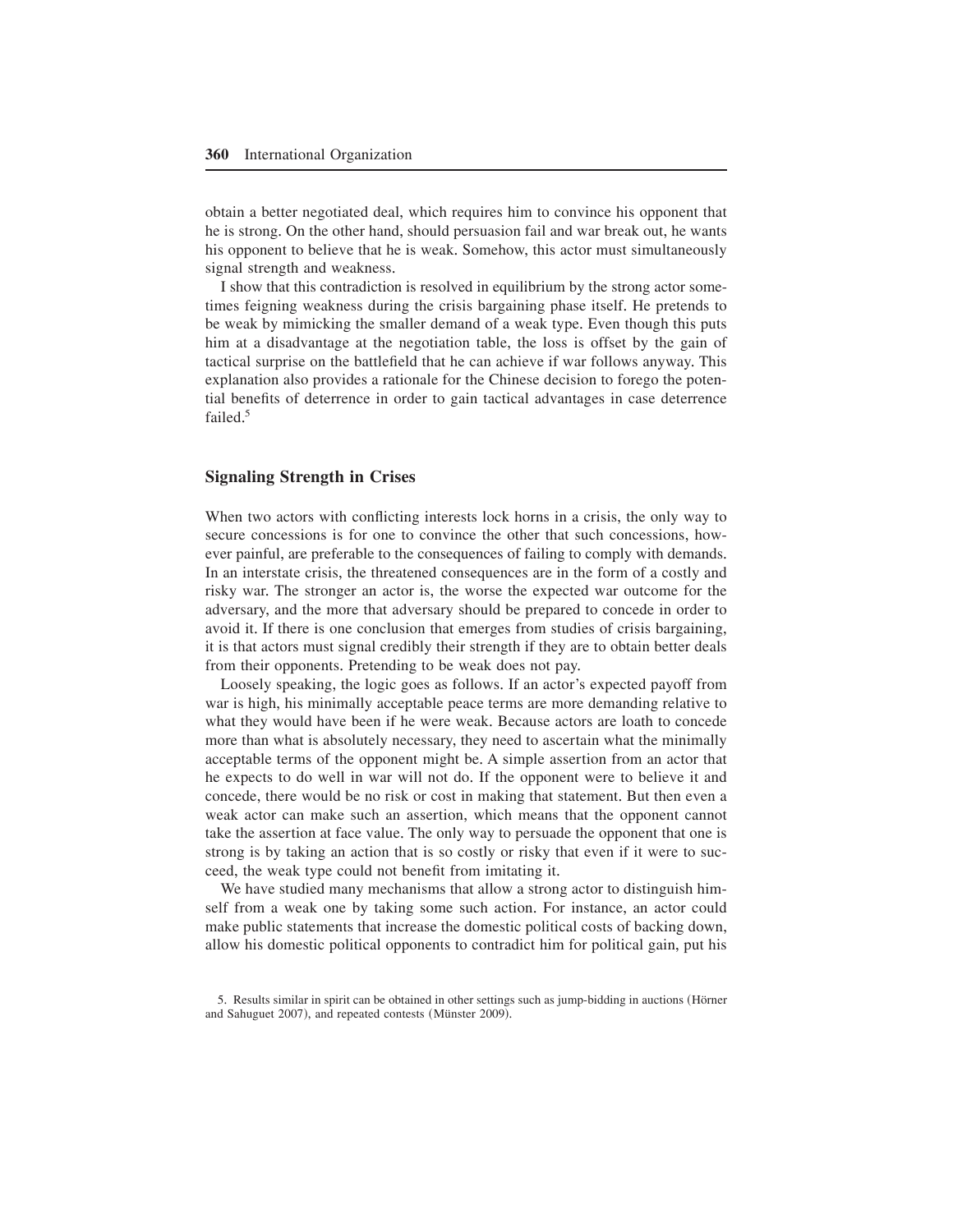international reputation on the line, engage both domestic and international audiences, or generate an autonomous risk of inadvertent war.<sup>6</sup> As Banks has proven for a general class of models, strong types can expect to obtain better negotiated deals but only at the cost of taking actions that are too risky for the weak types to imitate. $^7$ 

The crisis bargaining models that are central to these studies rely on a conceptualization of war as a costly lottery. Both actors must pay to participate in it but only one can win it. The expected payoff from war, usually referred to as the *distribution of power*, is a fundamental primitive in these models and is assumed to be exogenous. This assumption is carried over to the crisis bargaining models that treat war as a process rather than a costly lottery.<sup>8</sup>

Why does it matter that the distribution of power is assumed to be exogenous? For one, if one maintains this assumption, one cannot study military investment decisions because these presumably change the distribution of capabilities, and as such influence the distribution of power. Powell shows that when the expected payoff from war depends on strategic decisions about how to allocate resources between consumption and arming, the necessity to spend on mutual deterrence creates a commitment problem that may lead to war when peace becomes too expensive to maintain.<sup>9</sup>

More directly related to crisis bargaining, this assumption excludes any actions that might alter the distribution of power. I have argued that military moves mobilization and deployment of troops, for instance—must necessarily affect it, thus their use as instruments of coercion may have effects that do not obtain in models that do not take this into account.<sup>10</sup> I have shown that strong types do not, in fact, have to run higher risks in order to obtain better deals: the costliness of increasing military capability discourages bluffing while the concomitant improvement in the distribution of power reduces the opponent's expected war payoff and makes her more likely to concede.

These are theoretical reasons for treating the distribution of power as endogenous. The puzzle of Chinese intervention in the Korean War suggests at least one substantive reason to do so. As the admittedly cursory sketch of that episode illustrates, the PRC concealed its military preparations so thoroughly to gain tactical surprise. It was well known at the time that the superior air power of the UN forces put the Chinese at a serious disadvantage, which is why they tried so hard to obtain Soviet air cover for their land action.<sup>11</sup> If the Chinese were to expose their preparations, they risked having their forces annihilated before getting a chance to engage the enemy. If the U.S. administration had decided on unification, the

- 8. See Powell 1996; and Wagner 2000.
- 9. Powell 1993.
- 10. Slantchev 2005.
- 11. Stueck 2002, 89.

<sup>6.</sup> See Fearon 1994; Schultz 1998; Sartori 2005; Guisinger and Smith 2002; and Schelling 1966.

<sup>7.</sup> Banks 1990.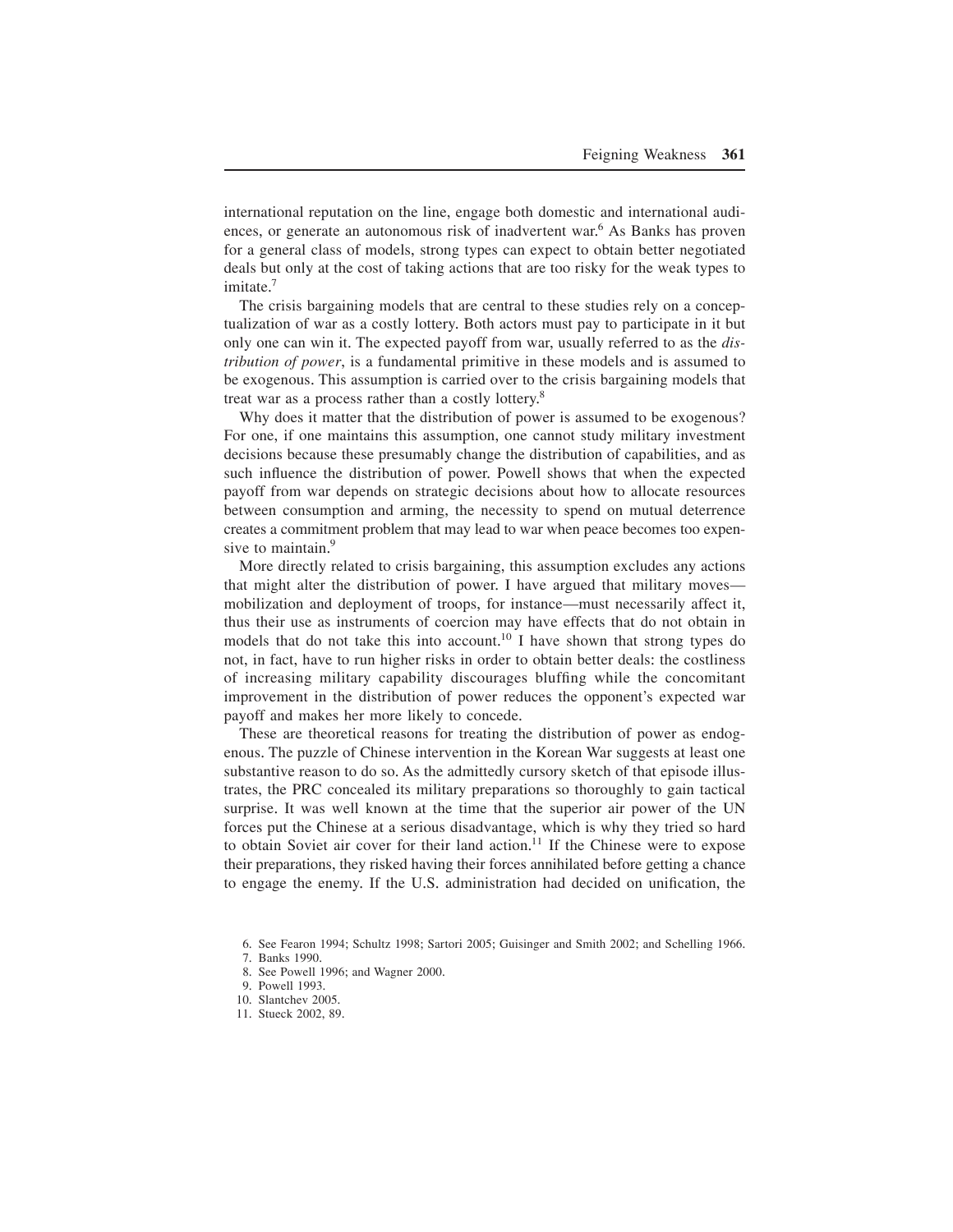revelation of the extent of Chinese mobilization could have also caused the United States to increase its effort in the war, which would similarly have jeopardized the PRC's chances of success.<sup>12</sup> The upshot is that for both actors, the expected payoff from war depended on the behavior they thought their opponent might engage in. If the Chinese revealed their mobilization, they might have succeeded in deterring the United States but they might have also considerably reduced their payoff from war if deterrence failed. If, on the other hand, they concealed their mobilization, they might not have been able to deter the United States but they would have increased their payoff from war. In other words, the expected distribution of power depended on the actions taken during the crisis.

This episode not only provides a rationale for treating the distribution of power as endogenous, it also suggests a particular timing of decisions that is useful in investigating analogous cases. In Powell's and Slantchev's models, actors make military allocation decisions that fix the distribution of power for the duration of the war before the actual choice to attack.<sup>13</sup> The decision to fight is then taken after they observe each other's military preparations in light of the distribution of power that results from their actions. The Chinese tactic in the Korean War intervention, on the other hand, was to conceal the actual distribution of power until after the battle was joined. That is, they managed to lull the Americans into a false sense of security that was designed to prevent them from formulating an even more formidable offensive plan that would have attacked whatever vulnerability the Chinese revealed. In that sense, the episode suggests that we might want to think about war-fighting decisions made after bargaining breaks down but in light of information revealed during the bargaining phase.

One simple model with a structure that could address this situation would be an ultimatum crisis bargaining game in which the distribution of power is endogenously determined by actions taken after the ultimatum is rejected. This means that the expected payoff from war will depend on what the actors do when they go to war but that these decisions will be based on the information they obtain during the crisis. This structure allows me to investigate the contradictory incentives the Chinese faced in November: on one hand, they wanted to signal that they were serious and the Americans should not advance to the Yalu River, but on the other hand, they wanted to keep the Americans in the dark about their actual military preparations. As I shall show, this dilemma appears in the model in the following terms: should the strong actor choose a demanding ultimatum that would reveal his strength but put him at a fighting disadvantage if the demand is rejected, or should he choose a middling demand that is not very attractive and will cause the opponent to think he might be weak but that would give him a tactical advantage if it is rejected?

<sup>12.</sup> The vulnerability to aerial attacks and inferiority of equipment and (supposedly) morale led MacArthur to assure President Harry S. Truman at the Wake Island Conference that should the Chinese attempt to intervene, "there would be the greatest slaughter" (U.S. Department of State 1976, 953).

<sup>13.</sup> See Powell 1993; and Slantchev 2005.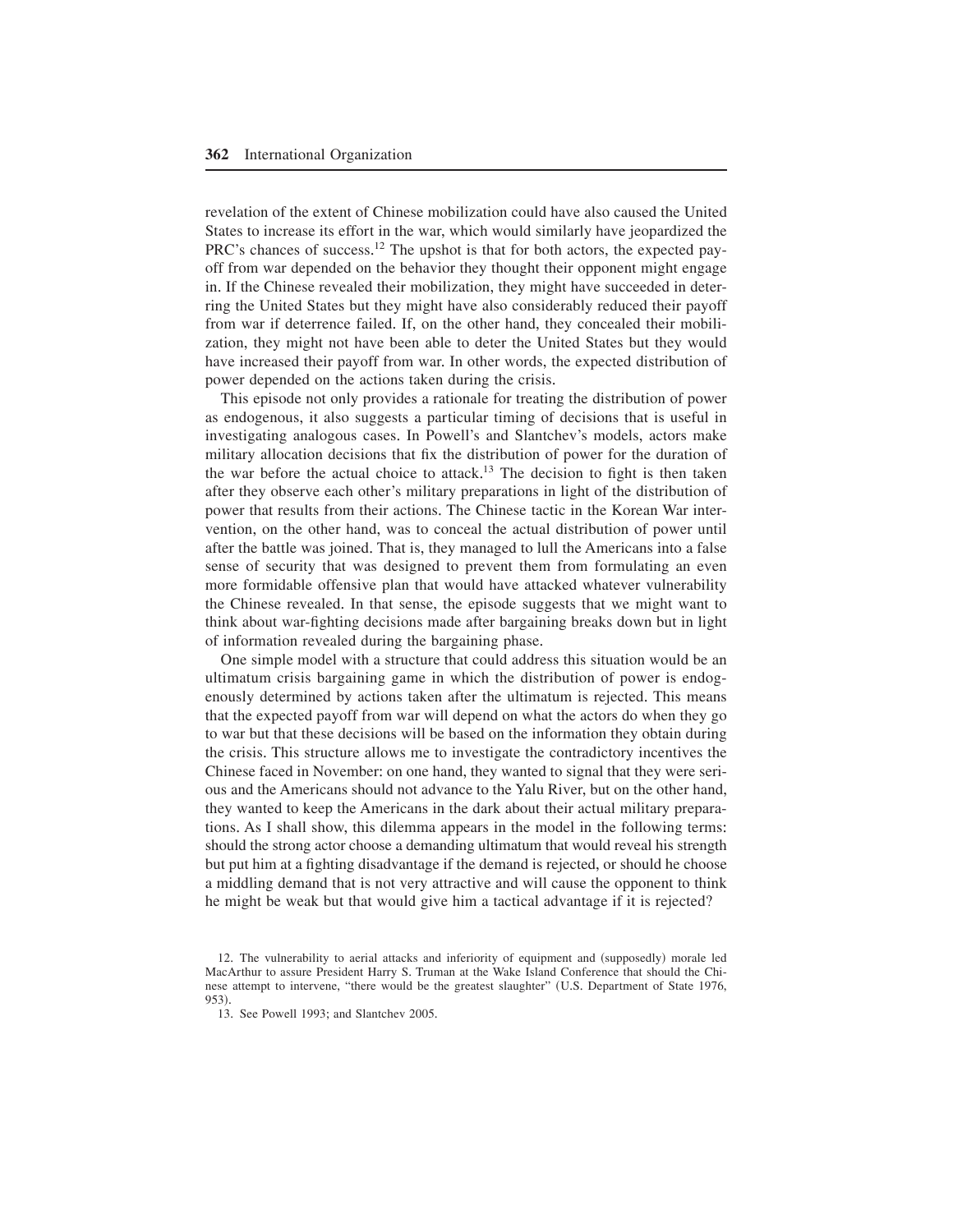# **The Model**

The model is designed as a simple setting that captures the contradictory incentives of strong players, and has three characteristics: (1) bargaining—an ultimatum to distribute an infinitely divisible benefit;  $(2)$  endogenous distribution of power—military effort determines the expected payoff from war; and ~3! signaling—military effort can be contingent on information obtained from the crisis bargaining phase.

Two risk-neutral players,  $i \in \{1, 2\}$  are disputing the two-way partition of a continuously divisible benefit represented by the interval  $[0,1]$ . An agreement is a pair  $(x, 1 - x)$ , where  $x \in [0, 1]$  is player 1's share and  $1 - x$  is player 2's share. The players have strictly opposed preferences with  $u_1(x) = x$  and  $u_2(x) = 1 - x$ . Player 1 begins by making a take-it-or-leave-it demand,  $x \in [0,1]$ , that player 2 can either accept or reject.<sup>14</sup> If she accepts, the game ends with the agreement  $(x, 1 - x)$ . If she rejects, she decides whether to mobilize additional resources, at cost  $k_2 > 0$ , or fight with what she already has. In any case, war occurs and each player pays costs  $c_i > 0$ . The winner obtains the entire benefit.

The outcome of the war depends on the distribution of power summarized by the probability that player 1 will win+ This probability itself depends on player 2's arming choice: if she mobilizes additional resources, player 1's chances of victory decrease. I shall leave the precise functional form of the relationship between arming and victory unspecified. Instead, assume that player 1 can be either weak or strong. If player 2 does not arm, the weak type prevails in the war with probability  $w_n$  and the strong type prevails with probability  $s_n > w_n$ . If player 2 arms, the weak type prevails with probability  $w_a < w_n$ , and the strong type prevails with probability  $s_a < s_n$ , such that  $s_a > w_a$  (that is, player 2's additional mobilization cannot make the strong type's chance of winning lower than the weak type's). If player 1 is weak, his expected war payoffs are  $W_w^n = w_n - c_1$  if player 2 does not arm, and  $W_w^a = w_a - c_1$  if she does. If player 1 is strong, his expected war payoffs are  $W_s^n = s_n - c_1$  if player 2 does not arm, and  $W_s^n = s_a - c_1$  if she does.

Player 2's war payoff against a weak opponent is  $1 - w_n - c_2$  without arming, and  $1 - w_a - c_2 - k_2$  with arming. Hence, she will not arm against a weak type when  $k_2 > w_n - w_a$ . Analogously, her war payoff against a strong opponent is  $1 - s_n - c_2$  without arming, and  $1 - s_a - c_2 - k_2$  with arming. Hence, she will arm against the strong type when  $k_2 < s_n - s_a$ . To make the model interesting, make the following:

*Assumption 1. The marginal effect of building arms on the probability of winning can only justify its cost if the opponent is strong:*  $w_n - w_a < k_2 < s_n - s_a$ .

<sup>14.</sup> For ease of exposition, I will refer to player 1 as "he" and player 2 as "she."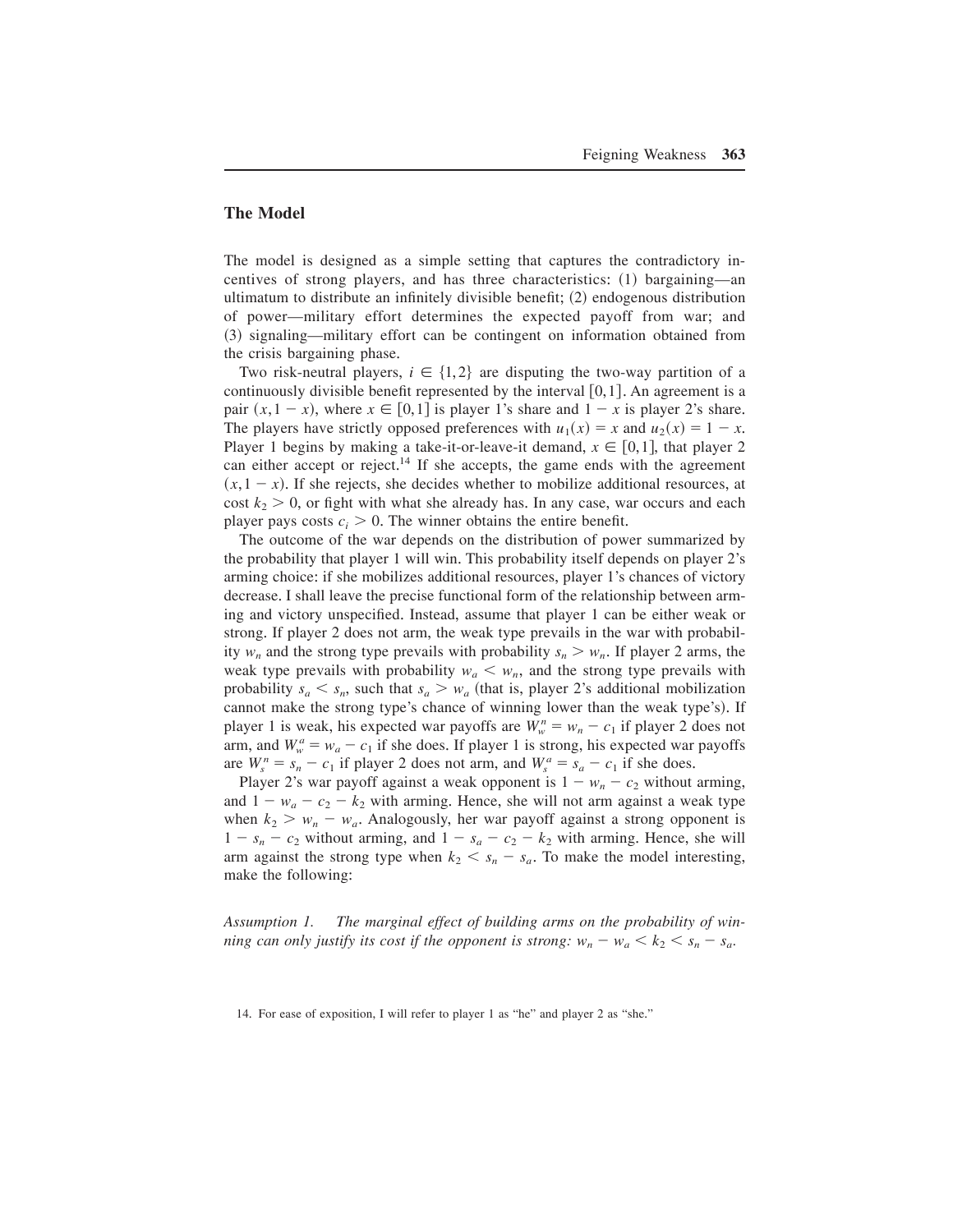To ensure that this interval exists, we require that  $s_n - w_n > s_a - w_a$ . Although this specifies what player 2 would do if she knew her opponent's type, she is unsure about it. Player 1 knows whether he is weak or strong, but player 2 believes that he is strong with probability  $p$  and weak with probability  $1 - p$ , and this belief is common knowledge.

## **Analysis**

Under the assumptions, player 2 will certainly arm if she believes her opponent is strong, and will not if she believes he is weak. In between these certainties, her arming decision depends on the posterior belief that she acquires after player 1's ultimatum. Let *q* denote the (possibly updated) belief that player 1 is strong after his demand. Player 2's war payoffs are  $W_2^n(q) = q(1 - s_n) + (1 - q)(1 - w_n)$  $-c_2$ , and  $W_2^a(q) = q(1 - s_a) + (1 - q)(1 - w_a) - c_2 - k_2$ , where the superscript denotes her arming choice. Since player 2 will arm when  $W_2^a(q) > W_2^a(q)$ , it follows that she will arm when:

$$
q > \frac{k_2 - (w_n - w_a)}{(s_n - s_a) - (w_n - w_a)} \equiv q_a.
$$
\n(1)

The assumptions ensure that  $q_a \in (0,1)$ . Therefore, player 2 will arm if  $q > q_a$ and will not arm otherwise.

I assumed that player 2's arming will reduce player 1's expected payoff from war, and I found that her decision to do so depends on her belief that player 1 is strong. In the "tactical game" that follows the rejection of the crisis ultimatum, player 1's incentives are clear: he wants player 2 to believe that he is weak. (As I shall show in an extension of the model, these incentives also arise in exactly the same way if I model the arming decisions of both sides explicitly.)

The question that we really wish to investigate is whether these incentives extend to the crisis game itself: after all, the only way for player 1 to obtain better deals through bargaining is by convincing player 2 that he is strong. I show that this game has *feint equilibria*. In these, player 1 always makes a low-value, low-risk demand if he is weak. If he is strong, however, he sometimes makes a highvalue, high-risk demand (which credibly signals his strength) but sometimes pretends to be weak by making the low-value, low-risk demand. The risks and the intensity of fighting are endogenous: player 2 rejects the low-value demand with lower probability than the high-value demand, but she arms only when rejecting the high-value demand. Hence, the strong player 1 foregoes some of the bargaining benefit that would arise from revealing his type to obtain some of the fighting benefit that would arise should negotiations fail and player 2 mistakenly believes he is weak.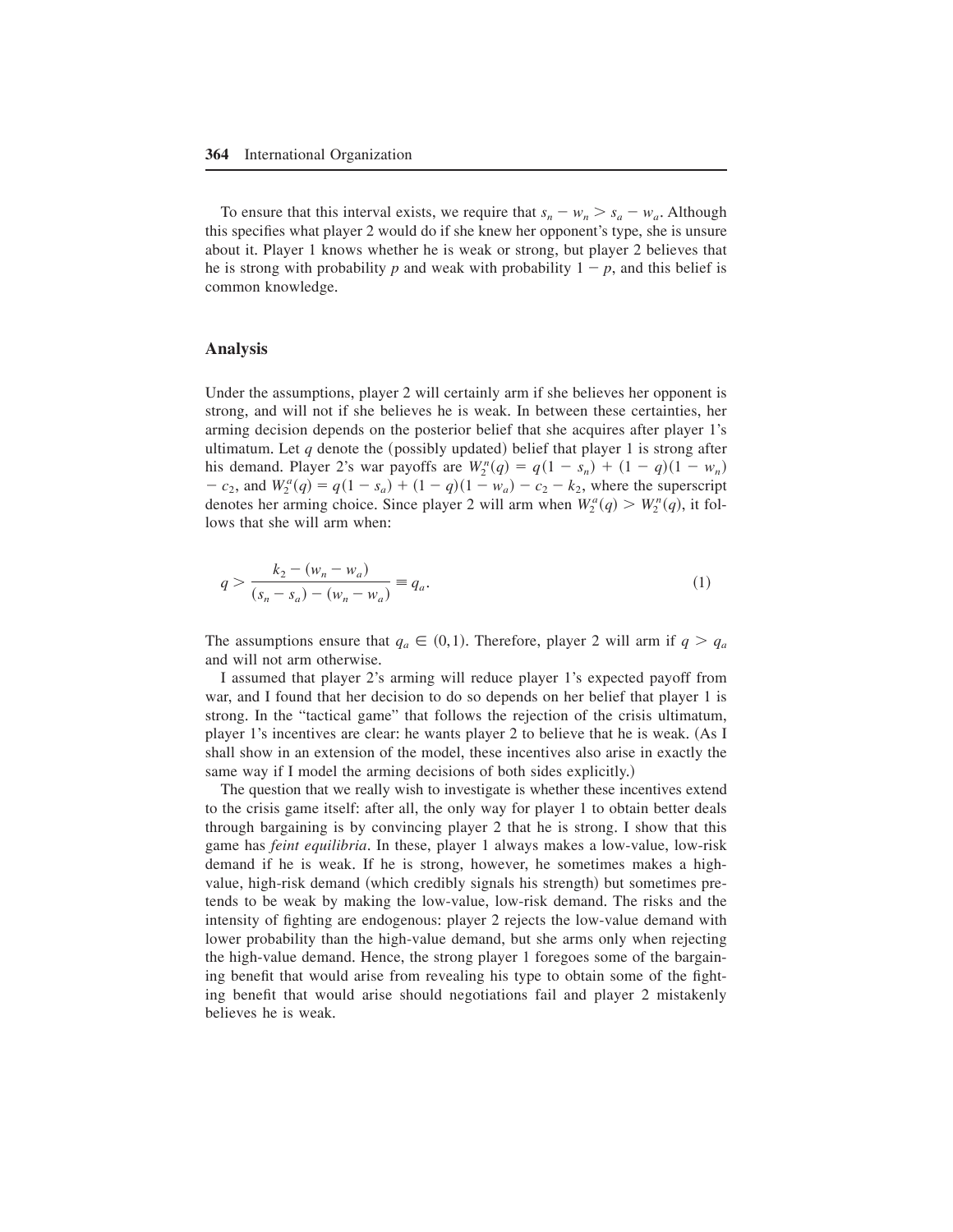## *The Feint Equilibria*

The construction of feint equilibria proceeds in several steps. First, I show that the separating demand that only the strong type is willing to make must be larger, risker, and costlier than the demand that both he and the weak type are willing to pool on. Second, I show that player 2 would reject very large demands and accept very small demands regardless of her beliefs. This renders meaningless attempts to manipulate her beliefs (through feints or signaling) with demands in those ranges. Third, I specify intuitive beliefs for demands where player 2's reaction does depend on her beliefs: the more player 1 demands, the more player 2 is convinced that he is strong+ Fourth, I show that when the fighting benefit from deceiving player 2 is not much greater than the low-value demand, the feint could be riskless (that is, the lowvalue demand might carry no risk of war). I then derive a sufficient condition—the fighting advantage from a feint is very large compared to the low-value demand that guarantees that the feint must carry a strictly positive risk of war.

Let  $\overline{x}$  denote the demand that both types are willing to make, and let  $\overline{x}$  denote the demand that only the strong type is willing to make. Let  $r$  denote the probability with which player 2 rejects  $\chi$  without arming, and  $\bar{r}$  denote the probability with which she rejects  $\bar{x}$  with arming. Incentive-compatibility equilibrium conditions require that  $\chi$  is the low-value demand, and  $\chi$  is the low risk associated with it, as the following lemma demonstrates.

*Lemma 1.* In any feint equilibrium,  $x \leq \bar{x}$  and  $r \leq \bar{r}$ .

## Proof.

In a feint equilibrium,

$$
\underline{r}W_s^n + (1 - \underline{r})\underline{x} = \overline{r}W_s^a + (1 - \overline{r})\overline{x} \tag{IC_s}
$$

$$
\overline{r}W_w^a + (1 - \overline{r})\overline{x} \le \underline{r}W_w^n + (1 - \underline{r})\underline{x}.\tag{IC_w}
$$

Adding these inequalities gives  $r(s_n - w_n) \le \bar{r}(s_a - w_a)$ , but from the assumptions we know that  $s_n - s_a > w_n - w_a$ , which implies that  $s_n - w_n > s_a - w_a$ , so this condition requires that  $r \leq \bar{r}$ , as claimed. Furthermore, because  $W_s^n > W_s^a$ , this implies that if  $x \geq \bar{x}$ , the indifference condition for the strong type cannot be satisfied. Therefore,  $x < \bar{x}$ .

Player 2 does not arm for any  $q \leq q_a$ , so the best war payoff (without arming) is  $W_2 = 1 - w_n - c_2$ . She arms for any  $q > q_a$ , so the worst war payoff (with arming) is  $\underline{W}_2 = 1 - s_a - c_2 - k_2$ . Thus, in any equilibrium, if player 1 demands  $x < x_1 = 1 - W_2$ , player 2 will accept, and if he demands  $x > x_2 = 1 - W_2$ , she will reject. The only belief-contingent responses are to demands in  $[x_1, x_2]$ . Since player 2 must reject some offers with positive probability, I am interested in beliefs that leave her indifferent between accepting the demand, and rejecting it. Let  $q$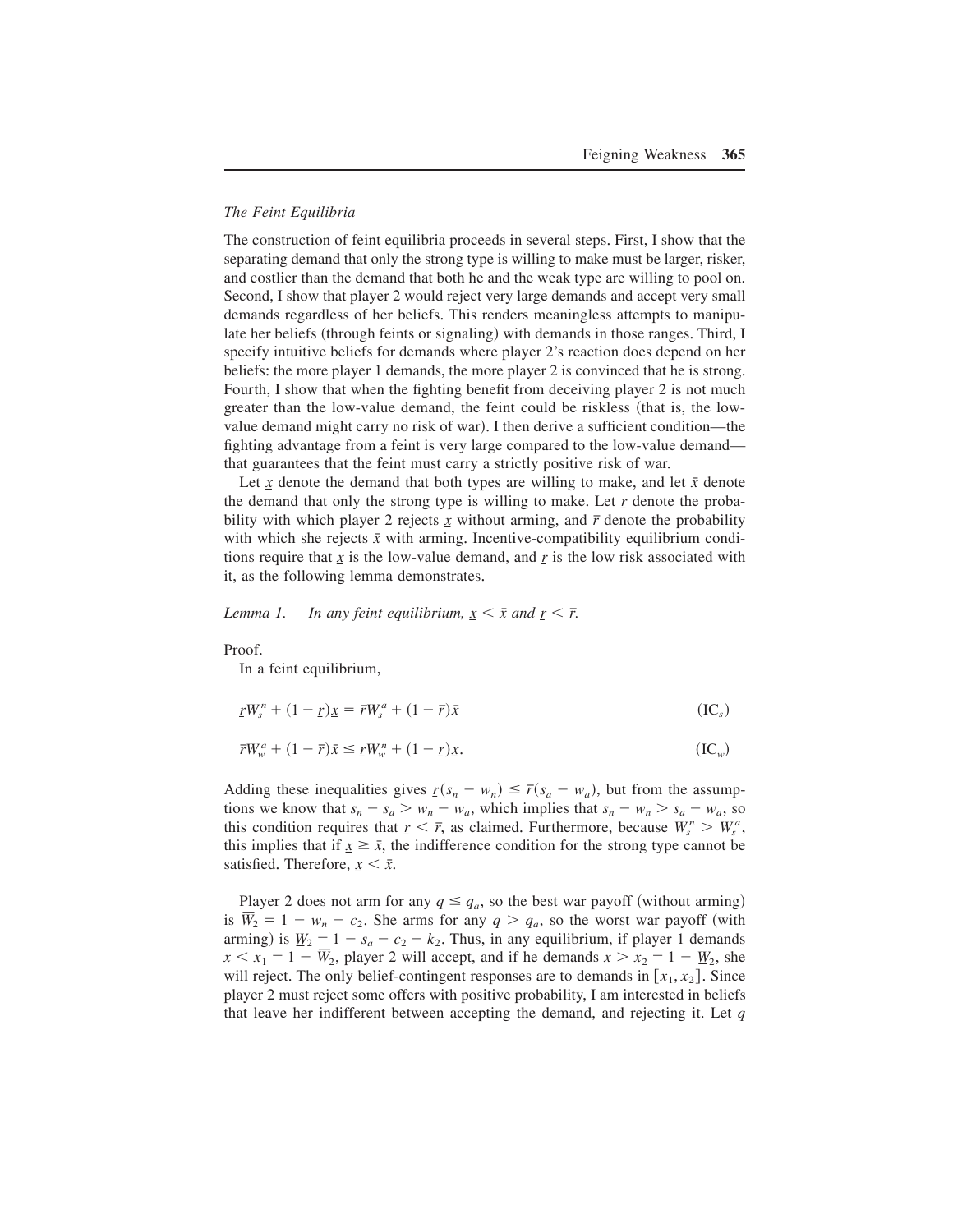solve  $x = 1 - W_2^n(q)$  if  $q \le q_a$ , and solve  $x = 1 - W_2^a(q)$  otherwise. This yields the cut-point demand  $x_a = x_1 + q_a(s_n - w_n)$  where  $x_a = 1 - W_2^n(q_a) = 1 W_2^a(q_a)$ . Define the posterior beliefs as follows:

$$
q(x) = \begin{cases} 0 & \text{if } x < x_1 \\ \frac{x - w_n - c_2}{s_n - w_n} & \text{if } x_1 \le x \le x_a \\ \frac{x - w_a - c_2 - k_2}{s_a - w_a} & x_a < x \le x_2 \\ 1 & \text{if } x > x_2. \end{cases}
$$
(2)

It is clear from inspection that  $q(x)$  is continuous because  $W_2^n(q_a) = W_2^a(q_a)$  and strictly increasing (which implies the belief is unique). These beliefs are intuitively appealing: the more player 1 demands, the higher the probability that player 2 will assign to him being strong+ The low-value demand is the largest demand player 2 would accept without arming:  $x = x_a$ . The high-value demand is the largest demand she would accepting with arming:  $\bar{x} = x_2$ .

The weak type strictly prefers player 2 to accept even the low-value demand:  $\underline{x} - W_w^n = C + q_a(s_n - w_n) > 0$ , where  $C = c_1 + c_2$ . The strong type, on the other hand, might actually prefer player 2 to reject the low-value demand and fight unprepared. In particular, if this demand is worse than fighting even a prepared opponent, then its risk must be strictly positive or else the strong type would not be willing to make it. Observe that  $({\rm IC}_s)$  gives us the risk of the high-value demand:

$$
\overline{r} = \frac{\overline{x} - \underline{x} - \underline{r}(W_s^n - \underline{x})}{\overline{x} - W_s^a}.
$$
\n(3)

Since  $\bar{r}$  < 1 must be satisfied,  $r > 0$  will hold whenever  $x \leq W_s^a$ , or:

$$
q_a \le \frac{s_a - w_n - C}{s_n - w_n} \equiv q_d. \tag{D}
$$

In this situation, the strong type attempts to deceive player 2 into incorrectly rejecting the low-value demand and entering the war unprepared. It is always possible to construct a feint equilibrium with a riskless low-value demand when  $(D)$  is not satisfied. Although one can also construct equilibria with a strictly positive risk, these are all Pareto inferior. When  $(D)$  is satisfied, however, the low-value demand must be risky. In this case, the risk should not be too high or the weak type would not be willing to run it, preferring to deviate to the largest possible riskless demand, *x*<sub>1</sub>. The upper bound on the risk that makes such a deviation unprofitable is  $r \leq (x + r)$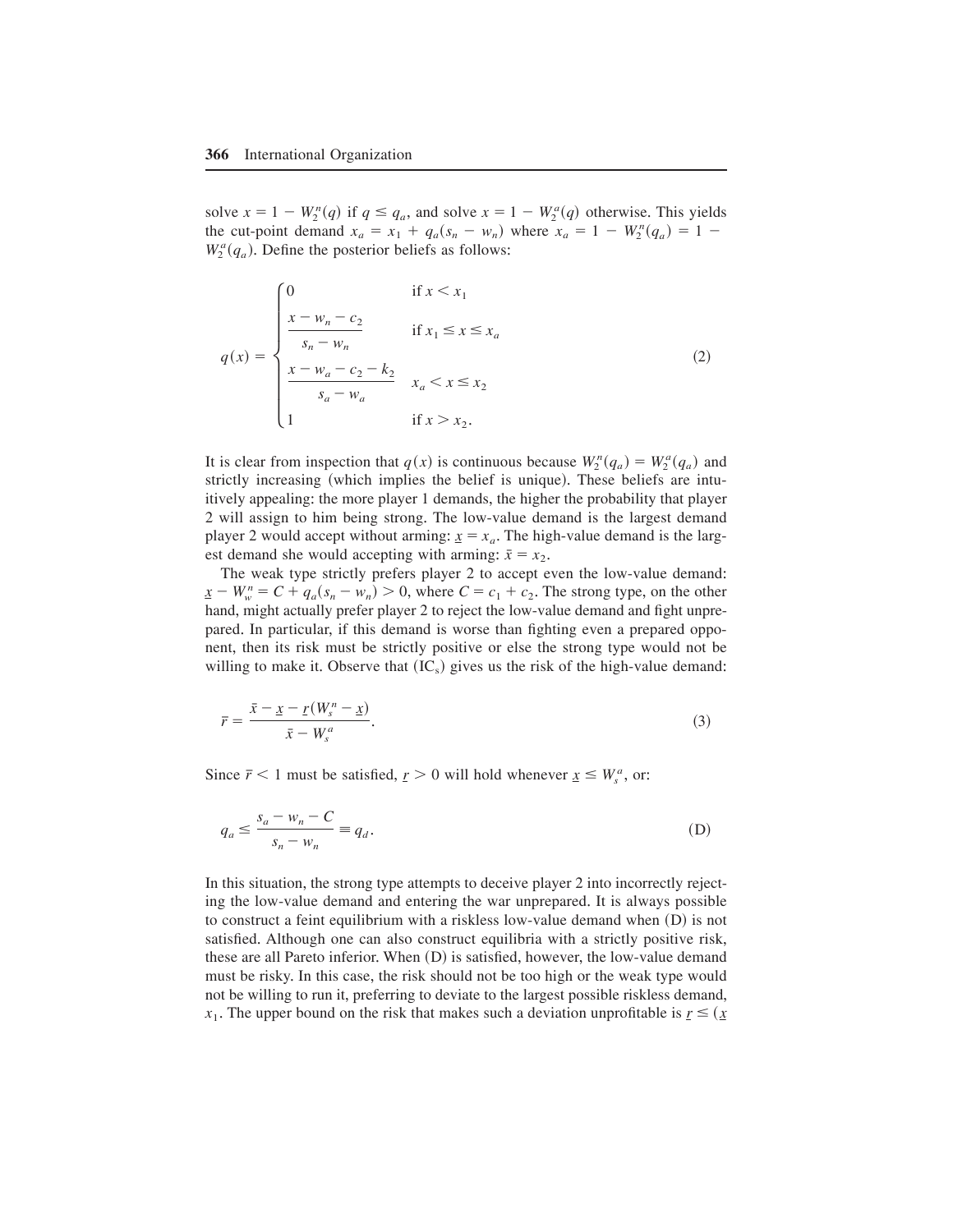$- x_1$ / $(\underline{x} - W_w^n)$ . Since *<u>r</u>* should be neither too large nor too small, the necessary condition that admits the existence of such values is that the upper bound is at least as large as the lower bound, or

$$
q_a \ge \frac{q_d C}{C + s_n - s_a} \equiv q. \tag{4}
$$

It is worth emphasizing that  $(4)$  is not binding when  $(D)$  is not satisfied because in this case the lower bound is at  $0$ , which trivially satisfies the requirements.

*Proposition 1.* If  $p > q_a \geq q$ , there are perfect Bayesian equilibria in which the *weak player 1 demands*  $x = x_a$ , and the strong player 1 demands x with probability  $\phi = (1 - p)q_a/[p(1 - q_a)]$  and  $\bar{x} = x_2$  with probability  $1 - \phi$ . Player 2 accepts  $any \ x \leq x_1, \ rejects \ any \ x \in (x_1, \underline{x}] \ with \ probability \underline{r}, \ rejects \ any \ x \in (\underline{x}, \overline{x}] \ with$ *probability*  $\bar{r}$ *, and rejects any*  $x > \bar{x}$  *for sure. The rejection probabilities are*  $\underline{r} = 0$ *if* (D) is not satisfied, and  $\underline{r} \in (1 - (s_n - s_a)/(W_s^n - \underline{x}), (\underline{x} - x_1)/(\underline{x} - W_w^n))$  other*wise*, *and r is as defined in (3). On and off the path, beliefs are defined in (2).* T

The intuition for this result is as follows. If player 1 is strong, he can credibly reveal this provided he is willing to run higher risks of war in which the opponent is prepared. The mechanism is the same as in the standard costly signaling models. To prevent bluffing from weak types, the strong types must incur costs and risks that the weak ones would not be willing to incur even if doing so would convince the opponent they are strong+ Bluffing, however, is not the only strategic problem player 2 faces: sandbagging is another.

Player 2 reacts to the low-value demand by accepting it with a higher probability. On one hand, this is unattractive to the strong type: the terms are worse than the separating high-value demand, and there is a good chance that it will be accepted. On the other hand, this is attractive: the risk of war is lower, and even when it is positive the war that follows will be against an unprepared opponent. In equilibrium, the strong type balances these trade-offs and sometimes feigns weakness+

When  $(D)$  is satisfied, the low-value demand is too unattractive to the strong type: he will only feign weakness if there is a chance that it will be rejected. In this situation, minimizing the risk associated with this demand has ambiguous social welfare implications, which is why Proposition 1 specifies the range of risks that can be supported in equilibrium.

#### *Selection of a Signaling Equilibrium*

Like most signaling games, this one has many equilibria. Of particular interest are ones in which the strong type either fully or partially reveals his type+ The claim of Lemma 1 holds for any fully or partially separating equilibrium where the weak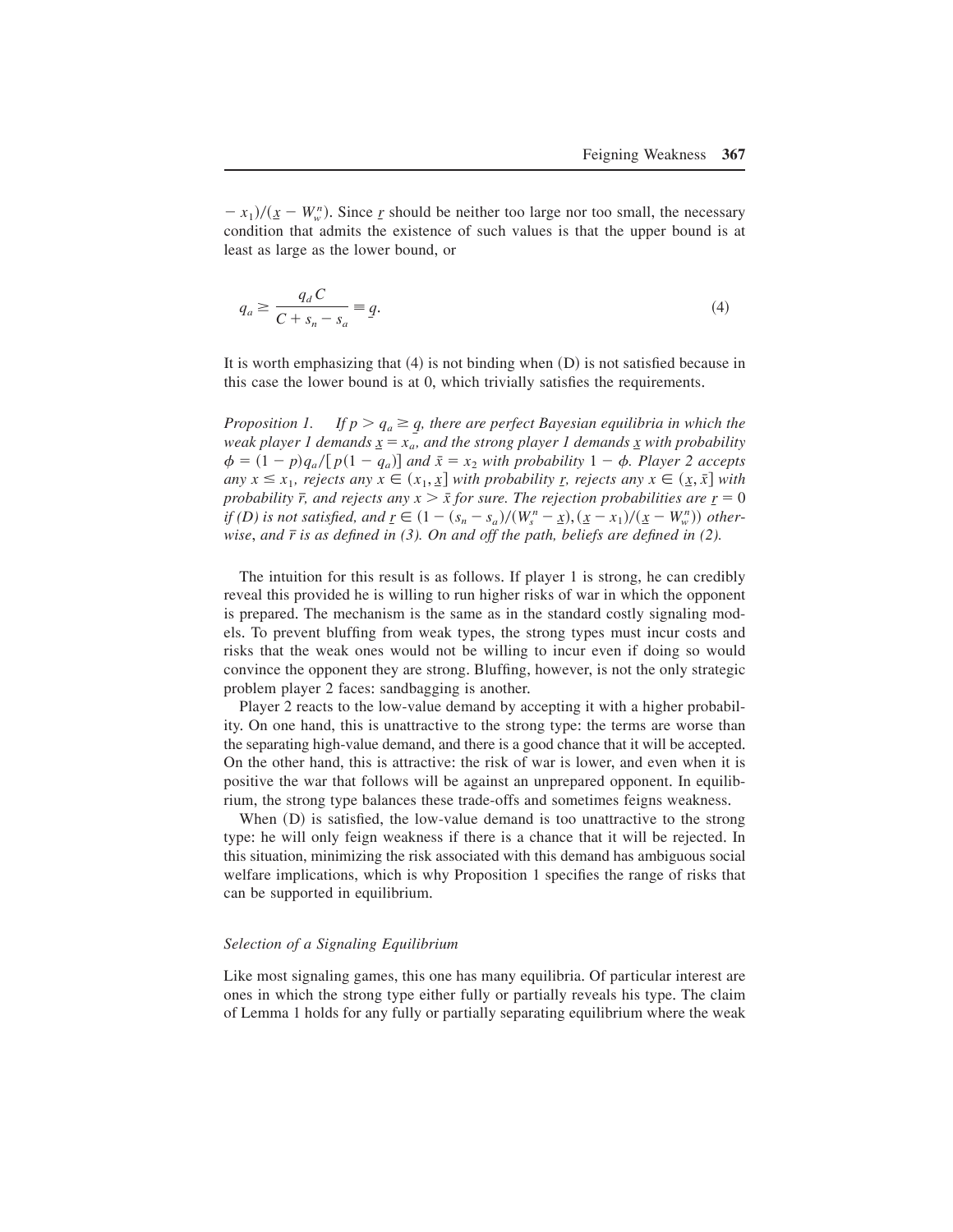type demands some  $\dot{x}$  and the strong type demands some  $\bar{x}$ , with player 2 rejecting the former with probability  $\underline{r}$  and the latter with probability  $\overline{r}$ <sup>15</sup>

**Separating equilibria.** In a separating equilibrium,  $q(x) = 0$  and  $q(\bar{x}) = 1$ , which immediately implies that the high-value demand will be exactly the same as in the feint equilibria, or  $\bar{x} = x_2$ . The low-value demand is the highest demand the weak player 1 can make provided that making it leads player 2 to infer that he is weak, or  $x = x_1$ . Because preventing deviations would require positive probabilities of rejection of demands in  $[x, \overline{x}]$ , it follows that the equilibrium beliefs over that range would have to be exactly the same as in the feint equilibria as well. Thus, one substantive difference between the separating and feint equilibria is that in the former, the weak type gets a strictly lower payoff because the low-value demand is smaller.

The intuition is that because player 2 would conclude that the opponent is weak after seeing this demand in the separating equilibrium, her expected payoff from rejecting it and fighting without arming will be much higher than the corresponding payoff in a feint equilibrium where she believes there might be a chance that her opponent is strong. This implies that her expected payoff from rejection is strictly larger in the separating equilibrium, so the acceptable low-value demand will be correspondingly smaller. This is particularly evident in the case where the low-value demand is riskless in the feint equilibria as well. Observe that in a separating equilibrium, the low-value demand would reflect the most player 2 would be willing to concede when she is certain that her opponent is weak. In a feint equilibrium, on the other hand, the corresponding low-value demand reflects what she would be willing to concede when she suspects her opponent might actually be strong.

Recall that the high-value demand is the same in both types of equilibrium. The fact that a riskless low-value demand is strictly better in a feint equilibrium where the strong type is indifferent between the two demands implies that the risk of the high-value demand must be lower in the feint equilibrium. This is so because the strong type's expected payoff from the high-value demand is strictly decreasing in the risk of war, so if the low-value demand increases, the risk of the high-value demand must decrease if he is to remain indifferent. This implies that the expected payoff for player 1 is strictly higher in the feint equilibria, which gives one possible reason for selecting them in situations where both equilibrium types exist.

When the conditions stated in Proposition 1 are not satisfied, feint equilibria will not exist. In particular, when  $q_a < q$ , the weak type would want to make the highest possible riskless demand,  $x_1$ , that would reveal his weakness. In other words, this is where the separating equilibrium would still exist. In fact, separating equilibria can be supported with the assessment used in the proof of Proposition 1 with appropriate minor adjustments.

<sup>15.</sup> The result can be immediately obtained by replacing  $({\rm IC}_{\rm s})$  with a weak inequality such that the high-value demand is weakly preferable for the strong type. If  $x \geq \bar{x}$ , the payoff from demanding *x* will always be strictly greater than the payoff from  $\bar{x}$ , which means that the strong type would not want to demand  $\bar{x}$ , a contradiction.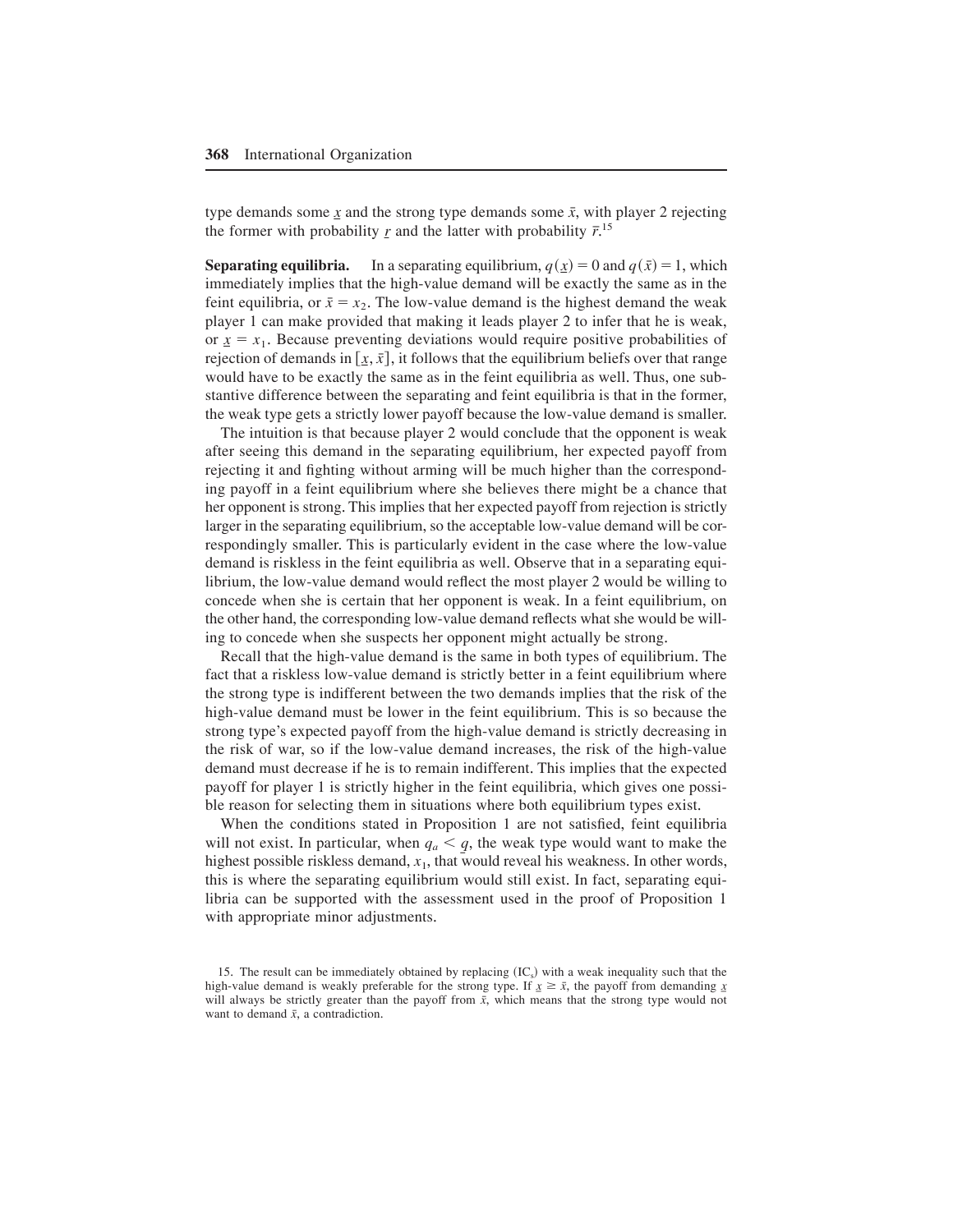**Semi-separating (bluffing) equilibria.** In a semi-separating equilibrium, the weak type sometimes demands  $\chi$  but occasionally bluffs by demanding  $\bar{x}$ , and the strong type demands  $\bar{x}$  for sure. Because the weak type is the only one demanding *x* with positive probability, it follows that in such equilibria,  $x = x_1$ . The highvalue demand has to be such that the strong type would be unwilling to separate by making a larger demand. The most straightforward way to accomplish that is to use the same belief system as in the feint equilibria, but require that player 2 certainly reject any  $x > \bar{x}$ . (Since player 2 is indifferent for any  $x \in [x_1, x_2]$  and rejects any  $x > x_2$  regardless of beliefs, this is clearly possible.)

For instance,  $\bar{x} = x_a$  can be supported in a bluffing equilibrium as follows. Let  $\bar{r} > r = 0$  be such that the weak type is indifferent between  $\bar{x}$  and  $\bar{x} = x_1$ , or  $\bar{r} = (x_a - x_1)/(x_a - W_w^n)$ . Consider a strategy for player 2 such that she accepts any  $x \le x_1$ , rejects any  $x \in (x_1, \bar{x}]$  with probability  $\bar{r}$ , and rejects any  $x > \bar{x}$  with certainty. This strategy is sequentially rational with the assessment in  $(2)$ . As in the feint equilibrium, deviation to  $x \in (x_1, \bar{x})$  merely produces peace terms that are worse than  $\bar{x}$  with the same risks and same type of war (without player 2 arming), so it cannot be profitable. Any deviation to  $x > \bar{x}$  results in a certain war. The strong type cannot profit if  $\bar{r}W_s^n + (1 - \bar{r})x_a \ge W_s^a$ . Since  $W_s^n > W_s^a$ , the sufficient condition for this is  $x_a \geq W_s^a$ , or (D) not being satisfied. Recall that this means that the peace terms are at least as good for the strong type as fighting an armed opponent. When this is not the case, the peace terms are so bad that the strong type's only incentive to demand them is in the possibility that player 2 might reject them and fight a war unprepared. This means the risk of war should be sufficiently high, or  $\bar{r} \ge (W_s^a - x_a)/(W_s^b - x_a)$ . There are ranges for the parameters that satisfy this requirement.

It is always possible to satisfy the weak type's indifference condition for a sufficiently low risk for  $\bar{x}$ . This risk will also deter deviations that cause certain war when  $(D)$  is not satisfied, and for some parameter configurations even when  $(D)$  is satisfied. In either case, the binding condition for the existence of bluffing equilibria is in the high risk associated with making large demands+ This risk dampens the strong type's ability to separate and keeps him locked into making a demand so low that even the weak type is willing to mimic it. If we are willing to preserve the substantively more appealing monotonicity exhibited by the rejection probability in the feint equilibria, then this artificial constraint will disappear, and so will the bluffing equilibria. In other words, there are strong substantive reasons to select the feint equilibria over the fully revealing or bluffing equilibria when these types coexist.

#### *The Likelihood of Feints*

The probability with which the strong type feigns weakness is  $\phi = (1 - p)q_a/$  $[p(1 - q_a)],$  so:

$$
\frac{\partial \phi}{\partial p} = \frac{-q_a}{p^2(1 - q_a)} < 0, \quad \text{and} \quad \frac{\partial \phi}{\partial q_a} = \frac{1 - p}{p(1 - q_a)^2} > 0.
$$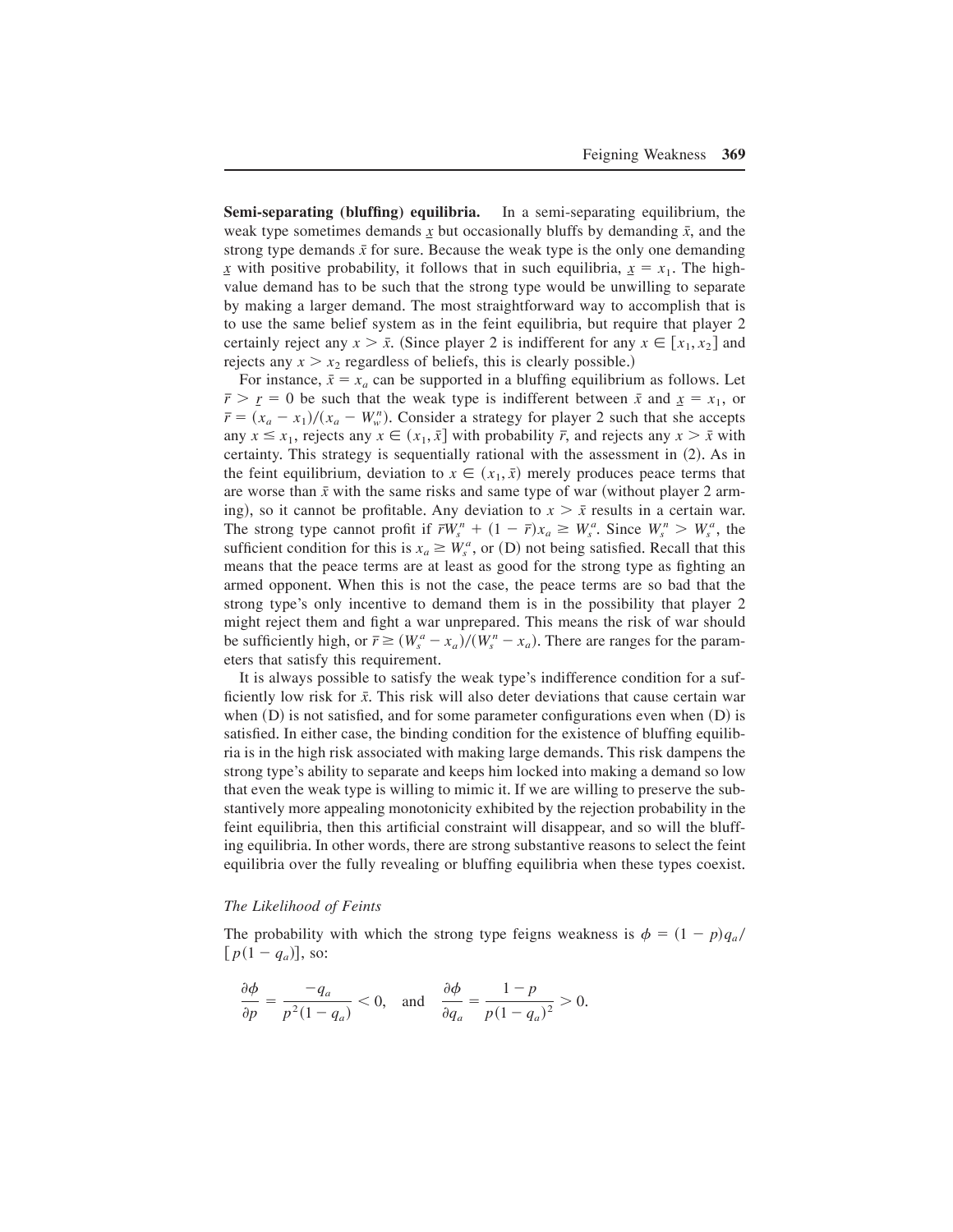The more pessimistic player 2 is, the more likely the strong player 1 is to feign weakness. The second comparative static is more interesting: since the feint probability is strictly increasing in the critical belief  $q_a$ , we can conduct additional comparative statics on this belief as defined in  $(1)$ . It is immediate that the higher the marginal cost of arming to player 2, the more likely is player 1 to feign weakness (because even relatively low probabilities of him being weak can discourage her from arming when doing so is costly).

**The benefit of arming.** Player 2's marginal benefit from arming depends on player 1's type and the technology of fighting implicit in the definition of the probabilities of winning. Let  $b_w = w_n - w_a < k_2$  be her benefit from arming against a weak opponent, and  $b_s = s_n - s_a > k_2$  be the benefit from arming against a strong opponent. Since  $q_a = (k_2 - b_w)/(b_s - b_w)$ , it follows that:

$$
\frac{\partial q_a}{\partial b_w} = \frac{k_2 - b_s}{(b_s - b_w)^2} < 0 \quad \text{and} \quad \frac{\partial q_a}{\partial b_s} = \frac{b_w - k_2}{(b_s - b_w)^2} < 0.
$$

As player 1's benefit from player 2's failure to arm (for example,  $b_s$ ) goes up, the probability of a feint goes down. This is surprising because it says that as the benefit of successful deception increases, the likelihood that player 1 will attempt to deceive player 2 decreases.

At first glance, it would appear that the converse should be true: after all, the strong type can benefit from deception most when his war payoff against an unprepared opponent is much higher than his payoff from an armed one. This logic, however, does not consider player 2's response. If the marginal benefit from arming increases (whether against a weak or a strong opponent), then player 2 would arm even if she is less convinced that the opponent is strong. In other words, when player 2 expects to get a significantly worse payoff if she fails to arm and can mitigate this disaster by arming, she will arm as a precaution even though she might not assign a great probability to her opponent being strong. Because larger demands cause her to revise her beliefs upward, this implies that the largest demand player 1 can make without provoking arming upon rejection decreases. This reduces the strong type's incentives to feign weakness.

**Relative power.** One can think of  $s_n - w_n$  as the strong type's power relative to the weak type's when player 2 is unprepared, and  $s_a - w_a$  as the analogous relative power when she is prepared. This results in:

$$
\frac{\partial q_a}{\partial s_n} = \frac{b_w - k_2}{(b_s - b_w)^2} < 0, \quad \frac{\partial^2 q_a}{\partial s_n \partial w_n} = \frac{b_s + b_w - 2k_2}{(b_s - b_w)^3} \geq 0 \Leftrightarrow b_s - k_2 \geq k_2 - b_w.
$$

The interpretation of the partial derivative is straightforward: an increase in the strong type's probability of winning against a disarmed opponent increases the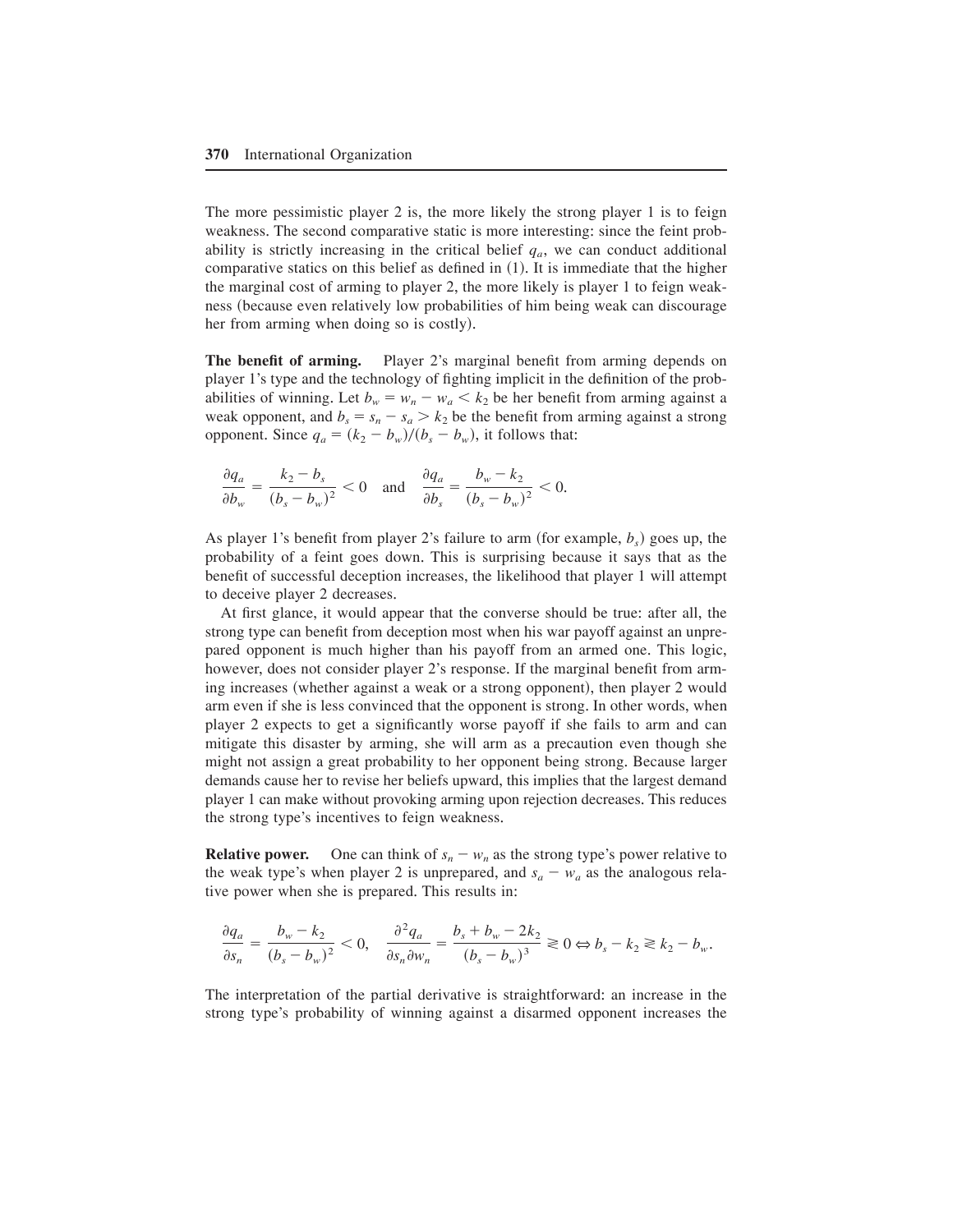risks from rejecting the low-value offer, and increases player 2's propensity to arm. This reduces the value of the feint to the strong type, and he feints less often. The cross-partial shows that the magnitude of this effect depends on the expected war-time performance of the weak type as mediated by the marginal cost of arming for player 2. The cross-partial is positive when the marginal cost of arming is relatively small  $(b_s - k_2 > k_2 - b_w)$ . In that case, an increase in relative power of the strong type due to a drop in  $w_n$  magnifies the detrimental effect of  $s_n$  and leads to a sharp decline in the desirability of the low-value offer. In other words, because player 2 finds it cheaper to arm, she counters this increase in the strong type's relative power more readily. If, on the other hand, the cross-partial is positive because her marginal costs of arming are high, then an increase in relative power due to a drop in  $w_n$ , although unpleasant, does not lead to very drastic revisions of player 2's arming propensity+ Even though she still arms more readily in response to an increase in relative power, the effect is muted because of the high costs of doing so.

Turning now to the effect of relative power against an armed opponent, the partial derivatives are:

$$
\frac{\partial q_a}{\partial s_a} = \frac{k_2 - b_w}{(b_s - b_w)^2} > 0, \quad \frac{\partial^2 q_a}{\partial s_a \partial w_a} = \frac{b_s + b_w - 2k_2}{(b_s - b_w)^3} \ge 0 \Leftrightarrow b_s - k_2 \ge k_2 - b_w.
$$

The direct effect of an increase in the strong type's probability of winning against a prepared opponent is perhaps surprising: the better this type expects to do in such a war, the more likely is he to feign weakness! To understand this, consider how player 2 responds to such an increase. Her benefit from war, even when fully prepared, decreases, which means that the terms she is prepared to concede in the high-value demand become more attractive to player 1. The strong type will thus be willing to feign weakness either because the risk of making this demand increases or because the terms of the low-value offer improve considerably. Because player 2 expects to do rather poorly in a war against the strong type, the relative value of arming in effect declines and she becomes more willing to make concessions. The improvement in the terms of the low-value demand makes it more attractive to the strong type, and makes him more likely to attempt a feint.

The cross-partial is the same as for the relative power against an unarmed opponent but because the effect of  $s_a$  is different, so is the overall interpretation. The cross-partial is positive when player 2's marginal cost of arming is small+ With such costs, player 2 tends to arm even while relatively optimistic; that is, while she still believes with a relatively high probability that her opponent is weak. Thus, a decline in her expected war payoff due to an increase in the weak type's strength,  $w_a$ , affects her propensity to arm and she becomes less willing to do so. This increases the threshold belief for arming and magnifies the effect of increase in the strong type's relative power. In other words, even though the strong type's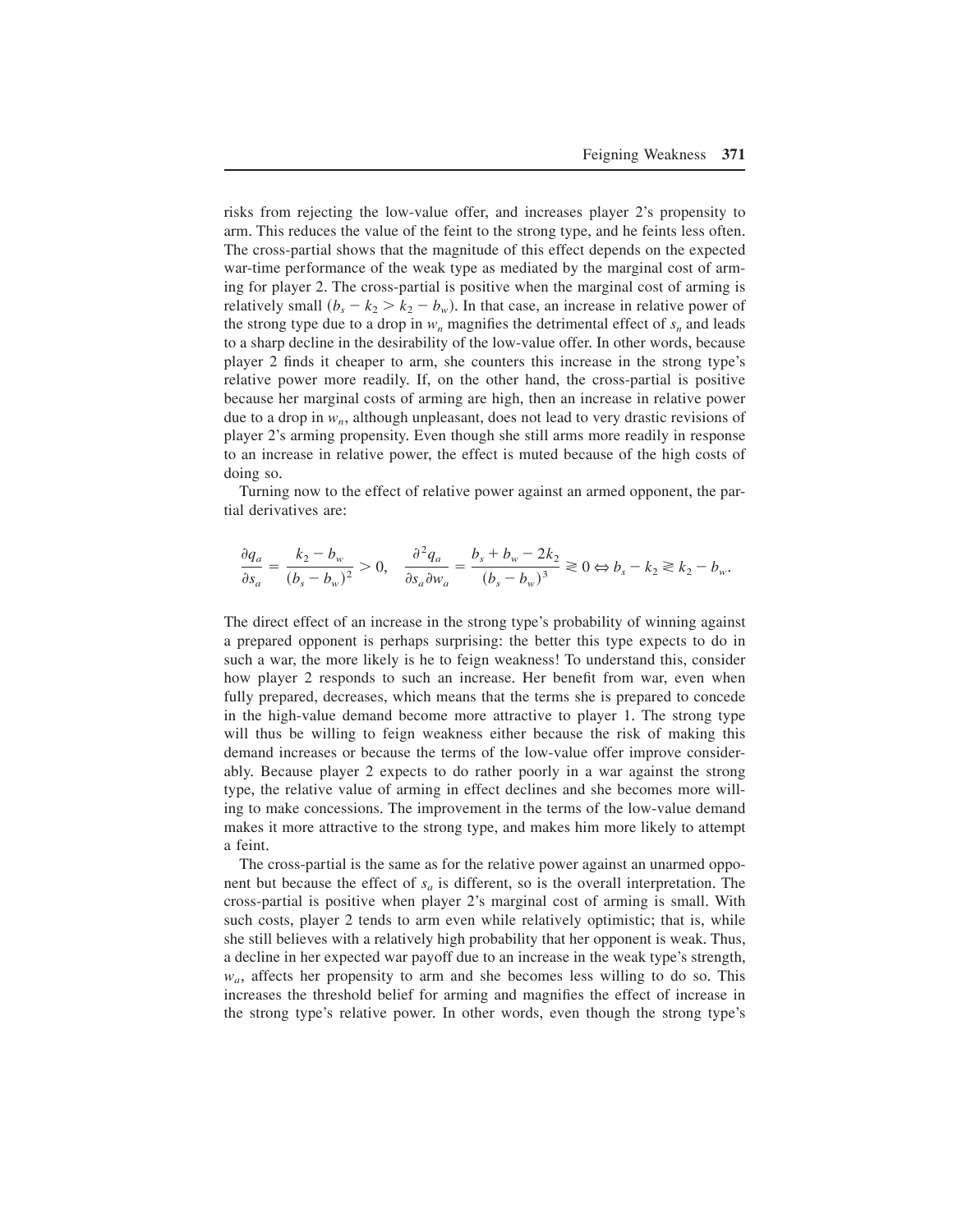power relative to the weak type is not that pronounced when the latter is only moderately weak, the increase in his relative strength has a disproportionately large effect on player 2's incentive to arm when her costs are low+ Conversely, when her cost of arming is high  $($ and the cross-partial is negative $)$ , player 2 only arms when relatively pessimistic. This means that increases in the weak type's strength have a smaller marginal impact on her expected war payoff, and so her incentive to arm does not increase nearly as dramatically. This dampens the overall effect of an increase in the strong type's relative power.

**Luring into war.** When (D) is satisfied, the strong type prefers fighting an unprepared opponent to the peace terms from the low-value demand. The feint under these conditions can be interpreted as an attempt to lure the opponent into fighting by lulling him into a false sense of optimism+ Not surprisingly, decreasing the costs of war makes this condition easier to satisfy. Somewhat less predictably, a decrease in player 2's marginal cost of arming does so as well. To see why this should be so, observe that lowering  $k_2$  effectively lowers the barrier to preventive arming, which in turn makes player 2 less willing to make concessions+ This reduces the peace benefit from the low-value demand, and if the decline is sufficiently large, makes fighting an unprepared opponent more attractive to the strong type. Gauging the effect of  $s_n$  in this context is slightly more involved because  $q_a$ ,  $q_d$ , and *q* are all decreasing in  $s_n$ . However, it can be shown that  $q_a$  decreases at a faster rate than  $q$ , which means that for high enough values of  $s_n$  that satisfy  $(D)$ , the necessary condition for the existence of the feint equilibria,  $q_a \geq q$ , will be violated. The logic is as follows. As we have seen, increasing  $s_n$  lowers the arming threshold for player 2, which in turn lowers the terms of the low-value demand. If the strong type is to feign weakness, the risk associated with this demand must increase (so he can reap the benefits of war against an unprepared opponent). However, this makes the demand less attractive to the weak type, and when the risk is sufficiently high,  $(4)$  will fail, and he will not be willing to make the low-value demand, opting instead for a riskless  $x_1$ . In other words, as the advantages of deceiving player 2 increase for the strong type, he becomes less able to mislead her successfully.

# **Endogenous Tactical Incentives**

The model I analyzed is tractable and transparent, which makes the exposition easier to follow. It is also generic because it leaves the functional form of the technology of war unspecified. However, player 1 does not have an opportunity to react to player 2's expected behavior once a demand is rejected. To study the problem with fully endogenous tactical incentives, it is necessary to model the technology of war explicitly. Although this limits the results somewhat, the importance of the question justifies the cost.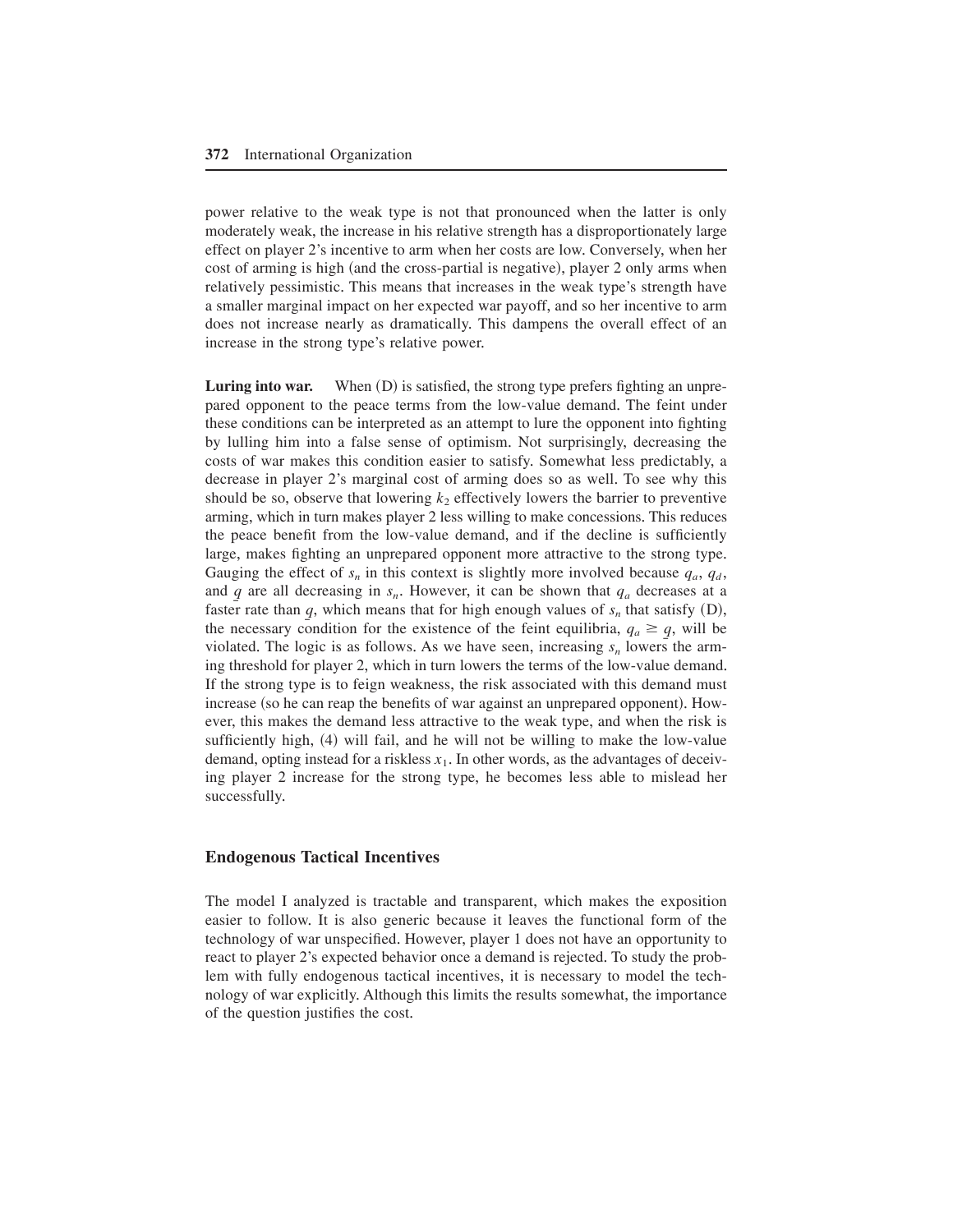# *The Extended Model*

The crisis game is the same as in the original model, the difference is what happens when players go to war. As before, player 1 makes an ultimatum demand *x*. If player 2 accepts, players receive  $(x,1-x)$ , if she rejects a costly contest (war) occurs. The contest is a simultaneous-move game in which each player chooses a level of effort  $m_i \geq 0$  at cost  $c_i > 0$ . The probability of winning is determined probabilistically by the ratio contest-success function  $\pi_i(m_1, m_2) = m_i/(m_1 + m_2)$ if  $m_1 + m_2 > 0$  and  $\pi_i = 1/2$  otherwise.<sup>16</sup> The winner obtains the entire benefit, so player *i*'s expected payoff from a contest is  $\pi_i(m_1, m_2) - m_i/c_i$ .

The game has one-sided incomplete information.<sup>17</sup> Player 2 knows her cost of effort,  $c_2$ , but is unsure about player 1's cost. Specifically, player 2 believes that player 1 is strong,  $\bar{c}_1$  with probability *p*, and weak,  $c_1 < \bar{c}_1$ , with probability 1  $-p$ . These beliefs are common knowledge. If the costs of effort are too high, then war is prohibitively costly and the game will carry no risk of bargaining breakdown. We thus make the following

Assumption 2. The uninformed player's costs are not too high:  $c_2 > \sqrt{c_1} \bar{c}_1$ .

Since the strategies for the crisis bargaining game would have to form an equilibrium in the contest continuation game, I analyze that first.

#### *The Contest Endgame*

There are only two possibilities in the continuation game following player 1's demand: either player 2 will infer his type or not. If she infers the type, as she would after the separating high-value high-risk demand that only the strong type makes, the contest is one of complete information. If she can only partially infer it, as she would do after the low-value low-risk demand that the strong and the weak type pool on, the contest is one of asymmetric information where her posterior belief that player 1 is strong is  $q \in (0,1)$ . I derive the expected equilibrium war payoffs for both situations, and then show that the more convinced player 2 becomes that player 1 is strong, the more intense her fighting effort gets. This worsens the strong type's war payoff, and gives him an incentive to mislead player 2 that he is weak. That is, I show that the incentive to feign weakness can arise fully endogenously.

17. In a previous version of this article, I derived the results for the two-sided incomplete information case. Aside from making the algebra more involved, the analysis adds nothing of significance.

<sup>16.</sup> This one is the classic contest success function from economics (Hirshleifer 1989). In the economics literature, surveyed by Garfinkel and Skaperdas 2007, the interest is in the rent dissipation and the inability to create a contract that would avoid it, not so much in the signaling properties of arming or taking advantage of informational asymmetries.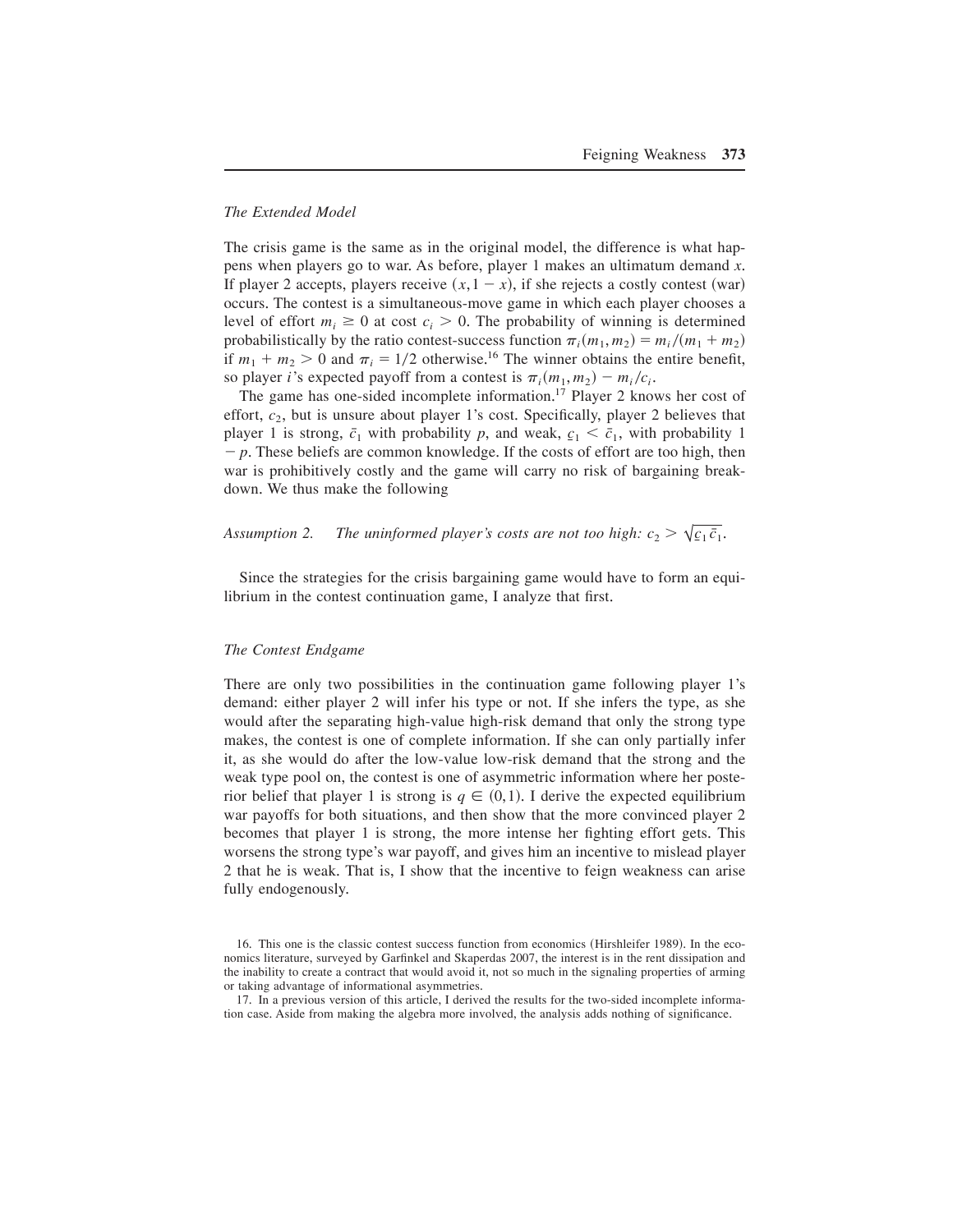**Complete information.** Players optimize max<sub>*mi*</sub>  ${m_i / (m_i + m_j)} - m_i / c_i},$ which yield the best responses  $m_1^*(m_2) = \sqrt{c_1 m_2 - m_2}$  and  $m_2^*(m_1) = \sqrt{c_2 m_1}$  $- m_1$  in an interior equilibrium. Solving the system of equations then gives us the equilibrium effort levels:  $m_1^* = c_2(c_1/(c_1 + c_2))^2$  and  $m_2^* = c_1(c_2/(c_1 + c_2))^2$ . The equilibrium expected payoffs are:

$$
W_1 = \left(\frac{c_1}{c_1 + c_2}\right)^2
$$
 and  $W_2 = \left(\frac{c_2}{c_1 + c_2}\right)^2$ .

Fighting is inefficient:  $W_1 + W_2 < 1 \Leftrightarrow 0 < 2c_1c_2$ . Players always have an incentive to negotiate a division of the good instead of fighting to win it all. Moreover, a mutually acceptable peaceful division always exists. The rationalist puzzle that arises from war's inefficiency remains intact. $^{18}$ 

**One-sided asymmetric information.** Player 2, whose cost  $c_2$  is common knowledge, believes that player 1 is strong with probability *q* and weak with probability  $1 - q$ . Player 1 knows his own cost, and optimizes as he would under complete information, which yields:

$$
m_1(m_2; c_1) = \max(\sqrt{c_1 m_2} - m_2, 0),\tag{5}
$$

which eliminates some contests from consideration.

*Lemma 2. In equilibrium, either both types of player 1 exert positive effort in the contest, or only the strong type does.*

This means that there are only two possibilities to consider: either both types of player 1 spend strictly positive effort (skirmish), or only the strong type does (war). The fanciful names are meant as reminders that contests in which the weak type participates are lower in intensity than conflicts in which only the strong type participates.

**The skirmish equilibrium.** Let  $\underline{m}_1 = m_1(m_2; c_1)$  and  $\overline{m}_1 = m_1(m_2; \overline{c}_1)$  denote the effort levels of the weak and strong types, respectively. Because player 2 is unsure about player 1's type, her optimization problem is  $\max_{m_2} \{qm_2/(\bar{m}_1 + m_2)\}$  $+ (1 - q)m_2/(\underline{m}_1 + \underline{m}_2) - m_2/c_2$ . Her equilibrium effort level is

$$
m_2^* = \underline{c}_1 \overline{c}_1 \left[ \frac{f(q)}{g(q)} \right]^2,\tag{6}
$$

18. Fearon 1995.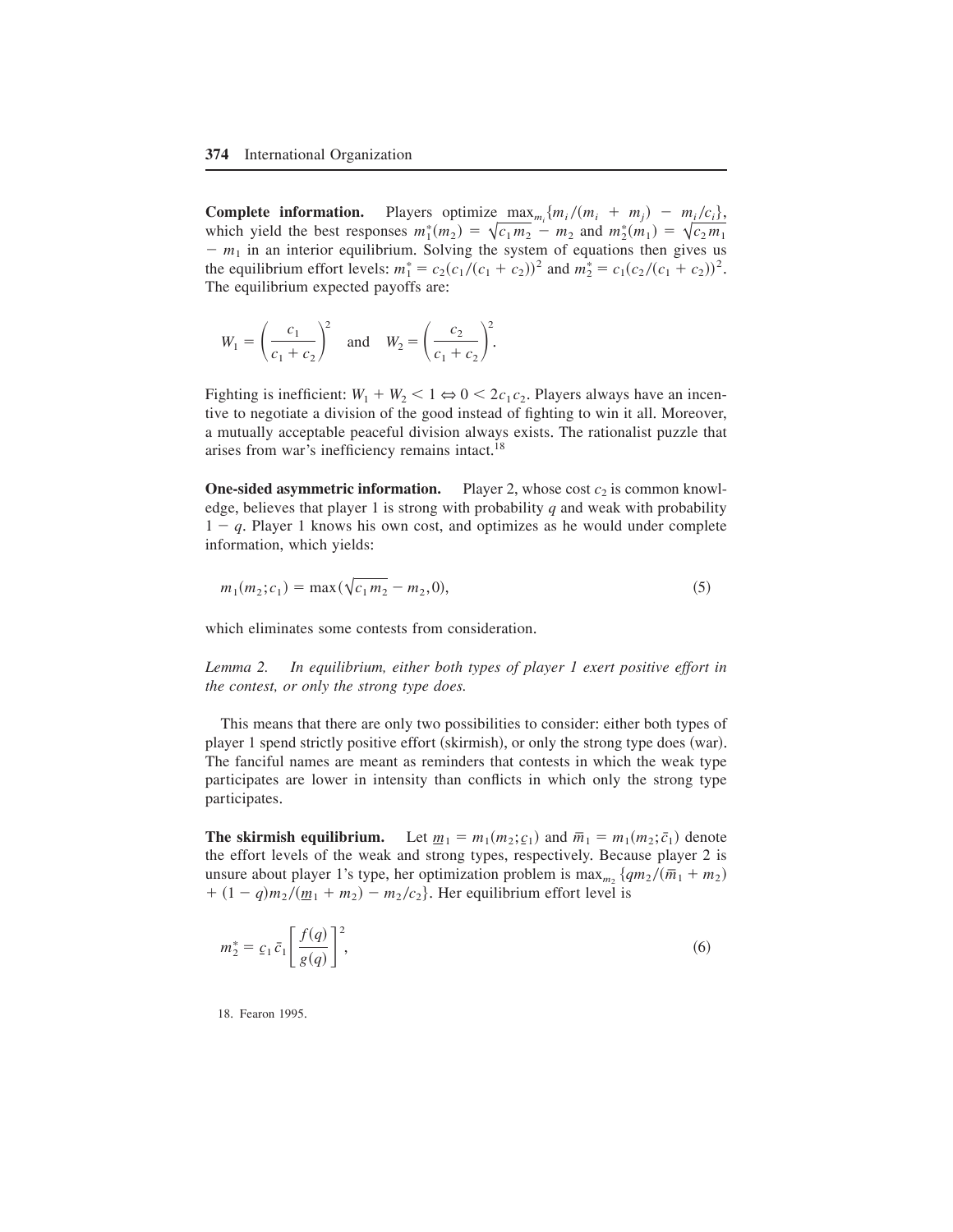where  $f(q) = q\sqrt{c_1 + (1-q)\sqrt{c_1}} > 0$  and  $g(q) = c_1 \bar{c_1}/c_2 + qc_1 + (1-q)\bar{c_1} > 0$ . The expected equilibrium war payoffs are:

$$
W_1(q;c_1) = \left(1 - \frac{f(q)}{g(q)} \sqrt{\frac{c_1 \bar{c}_1}{c_1}}\right)^2 \quad \text{and} \quad W_2(q) = (q c_1 + (1 - q) \bar{c}_1) \left[\frac{f(q)}{g(q)}\right]^2.
$$

In the skirmish equilibrium,  $m_1 > 0$ , which means that  $m_2^* < \mathcal{C}_1$ , or:

$$
q < \frac{\bar{c}_1 \sqrt{\underline{c}_1}}{c_2(\sqrt{\bar{c}_1} - \sqrt{\underline{c}_1})} \equiv q_s,\tag{7}
$$

is the necessary condition for this equilibrium to exist.

**The war equilibrium.** In this case, the weak type does not exert any effort in equilibrium, so  $m_1 = 0$ . The strong type's optimal effort is still defined by (5). Player 2's maximization problem,  $\max_{m_2} \{qm_2/(\bar{m}_1 + m_2) + (1 - q) - m_2/c_2\}$ , is simpler because whatever positive effort she expends, she will win outright if her opponent happens to be the weak type. The solution is:

$$
m_2^* = \bar{c}_1 \left(\frac{qc_2}{\bar{c}_1 + qc_2}\right)^2.
$$
\n
$$
(8)
$$

The expected equilibrium war payoffs are:

$$
W_1(q; \bar{c}_1) = \left(\frac{\bar{c}_1}{\bar{c}_1 + qc_2}\right)^2 \quad \text{and} \quad W_2(q) = 1 - q + q \left(\frac{qc_2}{\bar{c}_1 + qc_2}\right)^2.
$$

It is not difficult to verify that  $q \geq q_s$  is the condition for the war equilibrium to exist. The two cases characterize the complete solution to the one-sided incomplete information contest.

#### *The Sun Tzu Principle of Feigning Weakness*

*Lemma 3 (Sun Tzu). When player 1 exerts positive effort in the contest, his equilibrium payoff is decreasing in player 2's belief that he is strong.*

The logic behind the principle is straightforward. Player 2's equilibrium effort level is increasing in *q*: the more pessimistic she is, the higher the effort she will exert. This leads player 1 to compensate by increasing his effort, leading to an overall decrease in his expected payoff because of the higher costs he incurs in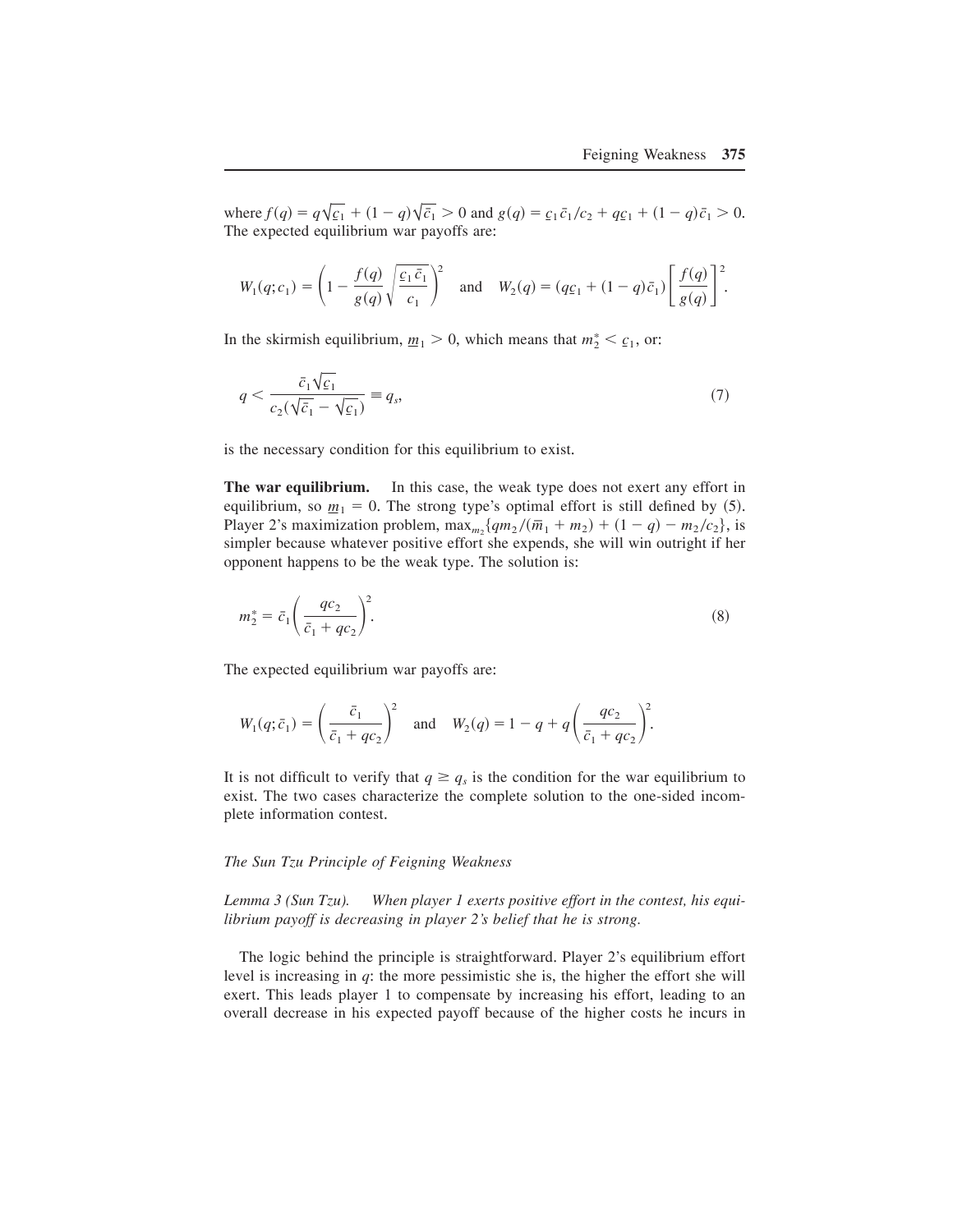the process. This parallels Sun Tzu's principle of feigning weakness, which he stated as follows: "If your opponent is of choleric temper, seek to irritate him. Pretend to be weak, that he may grow arrogant."<sup>19</sup>

This result provides the microfoundations for Assumption 1 in the original model. It is worth noting that Sun Tzu's principle is here derived as the result of optimal rational behavior in a contest under uncertainty. The upshot of this analysis is that the strong type's incentive to mislead player 2 in the strategic game arises in this model as well.

#### *The Crisis Ultimatum*

As it turns out, the method for constructing feint equilibria in this model is analogous to what we did in the simple one. I will only sketch the steps here.

**Equilibrium beliefs.** The belief-contingent responses are limited by the best and worst war payoffs that player 2 can expect.

*Lemma 4.* Let  $x_1 = 1 - W_2$  and  $x_2 = 1 - W_2$ , where  $W_2 = W_2(\bar{c}_1, c_2)$  is player 2's *expected payoff from a full information contest against a strong opponent and*  $\overline{W}_2 = W_2(\underline{c}_1, \underline{c}_2)$  *is her analogous payoff against a weak opponent. In any equilibrium, player 2 will accept any*  $x \leq x_1$  *and reject any*  $x > x_2$  *regardless of her beliefs.* 

Since only the strong type ever demands  $\bar{x}$  in equilibrium, rejection leads to a complete-information war against a strong opponent. With such a belief, player 2 accepts any *x* such that  $1 - x \geq \underline{W}_2$ , and because player 1 has no incentive to demand less than what she is willing to accept, it follows that in equilibrium,

$$
\bar{x}=1-\underline{W}_2=x_2,
$$

which is exactly the same as in the simple model.

Since both types make the low-value demand with positive probability, rejection leads to war with incomplete information with a posterior belief  $q(x)$ . Player  $2$ 's optimal effort is then given by  $(6)$  if the contest admits the skirmish equilibrium and by (8) otherwise. I use  $W_2(q(x))$  to denote the expected payoff with the understanding that this notation refers to the appropriate payoff.<sup>20</sup> With such a belief, player 2 will accept any demand such that  $1 - x \ge W_2(q(x))$ . Because player 1 has no incentive to offer more than the absolute minimum necessary to obtain acceptance, it follows that in equilibrium,

$$
\underline{x} = 1 - W_2(q(\underline{x})). \tag{9}
$$

19. Sun Tzu 2005, 6.

<sup>20.</sup> When it is necessary to be explicit about which equilibrium I am referring to, I shall use  $W_2^s(q(x))$  for the skirmish equilibrium, and  $W_2^w(q(x))$  for the war equilibrium.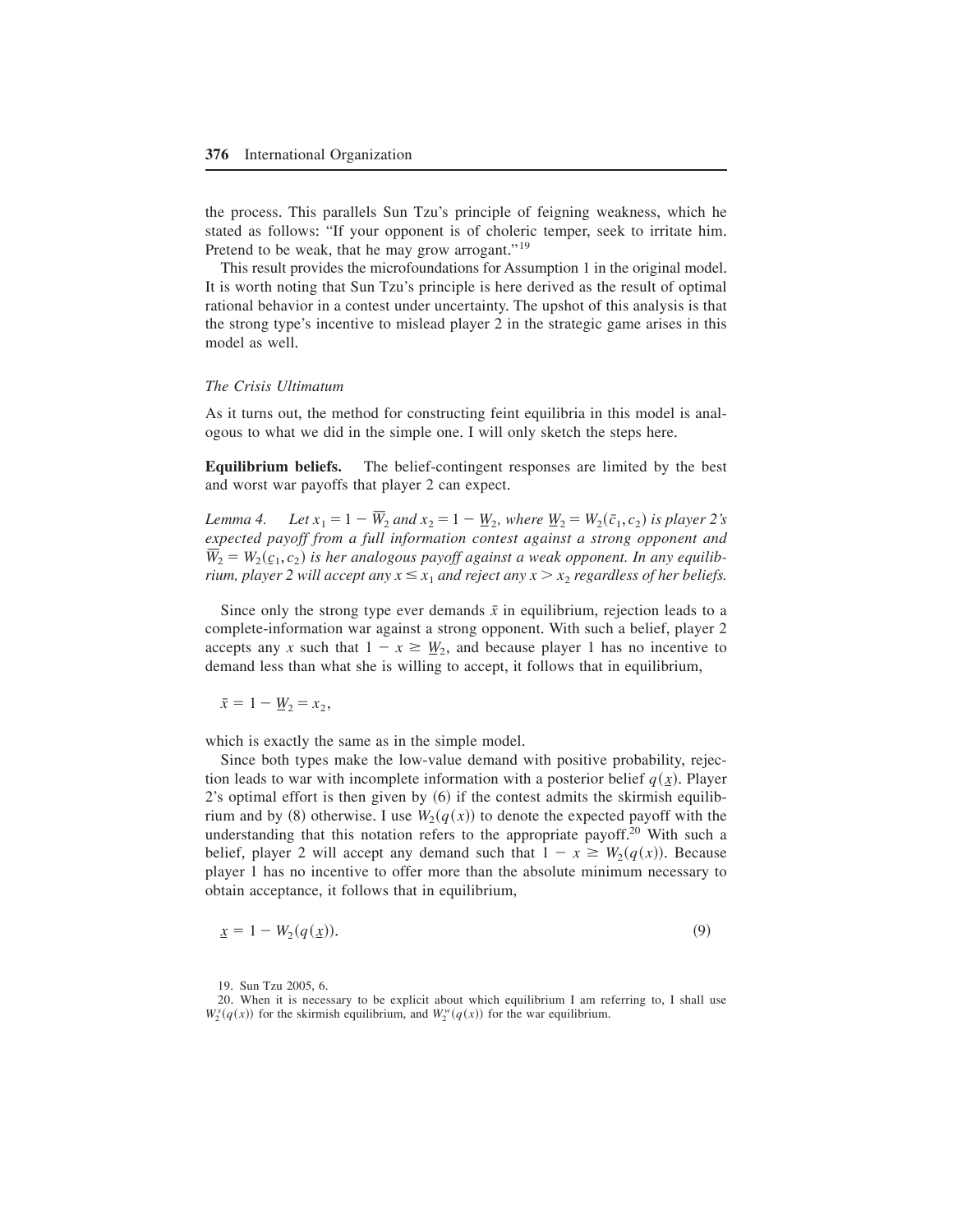Because the low-value demand results in a belief-contingent response,  $\underline{x} \in [x_1, x_2]$ with  $q(x)$  satisfying (9). The following lemma proves that it is always possible to find such a belief.

*Lemma 5.* For any  $x \in [x_1, x_2]$ , there exists a unique  $q(x) \in [0, 1]$  that satisfies (9). Moreover,  $q(x)$  is strictly increasing in x.

I conclude that in any equilibrium, player 2 will accept any  $x \leq x_1$ , will reject any  $x > x_2$ , and can randomize between accepting and rejecting any  $x \in [x_1, x_2]$ when her posterior beliefs are defined by Lemma 5. This is the exact analogue to the  $($ on and off the path $)$  beliefs I constructed in the simple model.

**The feint equilibria.** It is not difficult to verify that the analogue to the incentivecompatibility conditions in Lemma 1 obtains in this model as well. Letting *r* and  $\bar{r}$ be the probabilities with which player 2 rejects  $\dot{x}$  and  $\bar{x}$ , respectively, we know that  $r < \bar{r}$  and  $x < \bar{x}$  in any feint equilibrium.

As before, there are conditions that permit  $r = 0$ . The low-value demand can be riskless only when the incentives of the weak and the strong types are aligned given these peace terms:  $W_1(q(\underline{x}); \bar{c}_1) \leq \underline{x}$ . This implies that the low-value demand cannot be smaller than  $\tilde{x} = W_1(q(\tilde{x}); \bar{c}_1)$ . Hence, the lower bound on the low-value demand is  $x^* = \max[\tilde{x}, x_1].$ 

Finally, Bayes rule yields the feint probability:  $\phi = q(\underline{x})(1 - p)/[p(1 - q(\underline{x}))]$ , which requires  $p > q(x)$ . Because  $q(x)$  is increasing and  $q(\bar{x}) = 1 > p$ , this puts an upper bound on the low-value demand. In particular, there exists  $x^{**} \leq \bar{x}$  such that  $q(x^{**}) = p$ , so that only  $x \leq x^{**}$  can be supported as a low-value demand in a feint equilibrium. Observe in particular that  $x^* = x_1$  ensures that  $x^{**} > x^*$ .

*Proposition 2.*  $\in$   $[x^*, x^{**}]$  can be supported in a feint equilibrium with a *riskless low-value demand and*  $\bar{x} = x_2$ . Player 2 accepts any  $x \leq \underline{x}$ , rejects any  $x \in (x; \bar{x}]$  with probability  $r(x) = (x - \bar{x})/(x - W_1(q(x); \bar{c}_1))$ , and rejects any x  $> \bar{x}$  with certainty. On and off the path, her beliefs are defined in Lemma 5.

Although it is possible to construct feint equilibria with  $r>0$  when the lowvalue demand can be riskless, a social welfare argument would select the Paretooptimal equilibrium with  $r = 0$ . There is, however, a major difference between this model and the original one. When the conditions that permit  $r = 0$  are not met (for example, (D) is satisfied), the original model admits feint equilibria with a risky low-value demand. This is not the case here: with this particular technology of war it is not possible to induce the weak type to run a risk of war under conditions that make fighting more beneficial than the peace terms for the strong type. (The proof of this is a bit involved and is omitted.) I conjecture that this is an artifact of the particular functional form chosen for the technology of conflict. This is why Proposition 2 restricts attention to feint equilibria with a riskless low-value demand+ Substantively, these equilibria are equivalent to the ones in the original model.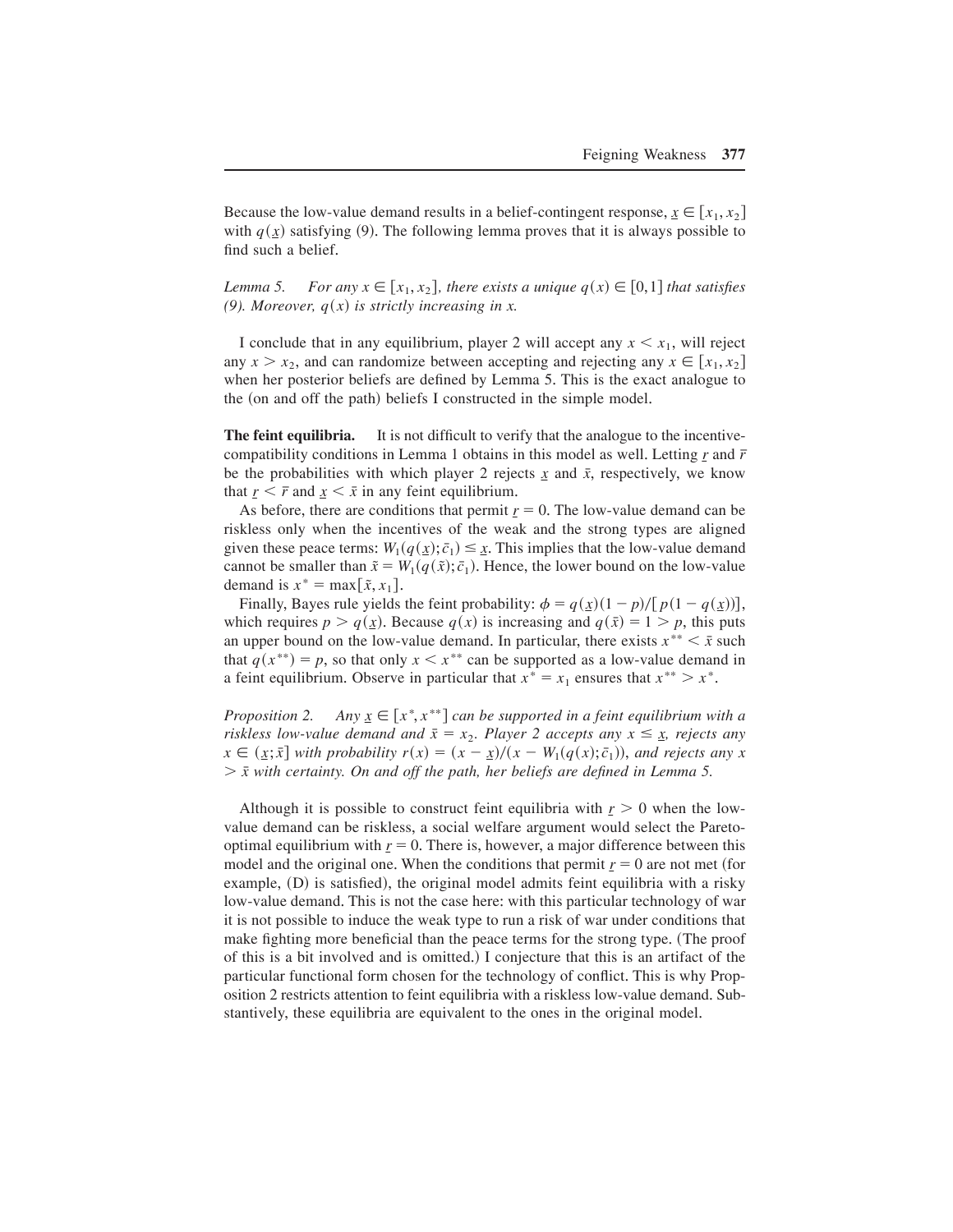# **Discussion**

Although the framing of the model might make it look like the feint mechanism applies only narrowly to situations where a player might derive a tactical fighting advantage, the substance of the claim is more general. At the most abstract level, the mechanism applies to any setting where an attempt to influence a player's behavior with a threat might trigger a counter response that would diminish the effectiveness of executing the threat if the attempt fails. As described, this is a very generic phenomenon and it is somewhat surprising that the formal study of coercion has neglected it. If I were to venture a guess as to the reason, it would have to be that scholars have only recently begun to study the distribution of power as an endogenous variable rather than something fixed by observable capabilities. As a result, studies have only recently pointed out that some of our general conclusions depend on the assumption of a fixed distribution of power.<sup>21</sup>

It is possible to use this mechanism to study the puzzle of secret defensive alliances.<sup>22</sup> One prominent vein in the alliance literature explains them as valuable signaling and commitment devices.<sup>23</sup> A defensive alliance, by its very nature, is supposed to enhance state A's capability against state C by adding the capabilities of state B to A's. This should improve A's defensive posture against C, and deter  $C$ from attacking. Abstracting away from how credible B's commitment to A is, concluding such an alliance in secret cannot increase A's deterrent threat for the simple reason that  $C$  is unaware of  $B$ 's promise to aid  $A$  in war. So what is the point of concluding such an alliance?

The feint mechanism offers one possible answer: since a defensive alliance increases A's strength, making it public would alert C that she would have to be better prepared if she wants to coerce A. This would impel C to increase her capabilities, either by arming or by searching for allies of her own. If C succeeds, the overall benefit of the alliance might actually decrease. Hence, A might take his chances with a secret alliance: although C is less likely to agree to terms beneficial to A, if war occurs A will fight with B's help against an opponent who did not have the opportunity to prepare.

#### *The Disadvantages of Democracy in Crisis Bargaining*

There is an ongoing debate about the advantages democracies enjoy over other political systems when it comes to crisis bargaining or war fighting. One especially prominent argument is that democracies are better able to signal the resolve of their leaders in crises, perhaps because of audience costs, the interaction of

22. I thank Jeff Ritter for suggesting this. See his dissertation for an extended study of secret alliances (Ritter 2004).

23. Morrow 2000.

<sup>21.</sup> Even nonformal studies that highlight the importance of resolve asymmetry and the desirability of being nonprovocative tend to treat the distribution of power as fixed (George and Simons 1994).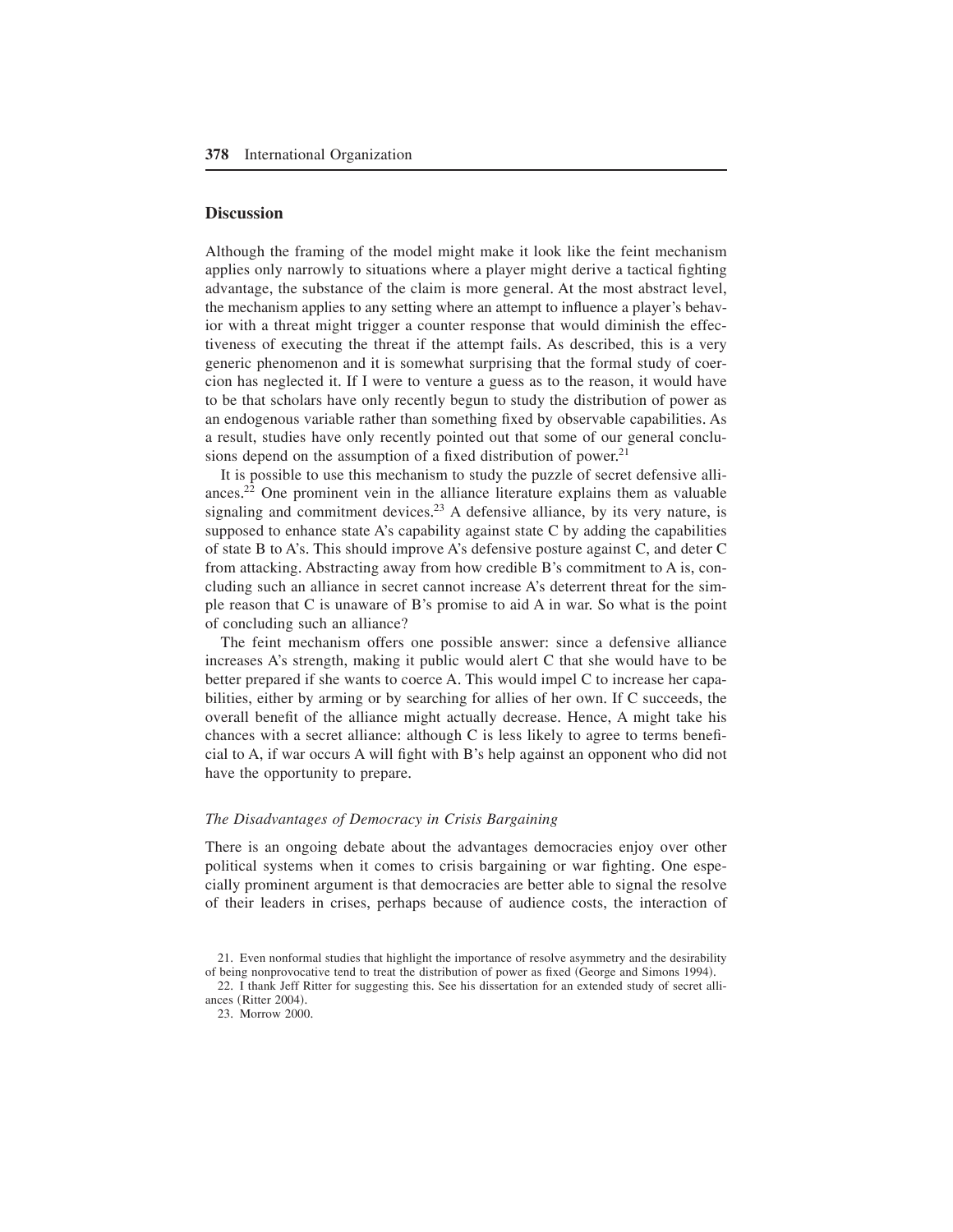opposition and incumbent parties, or other institutional features. The (somewhat simplified) core of these arguments is that democracies constrain the leaders' ability to bluff because open public debate and reselection incentives force them to issue threats only when they are resolved to follow through on them. In other words, it might be much more difficult for democratic leaders to conceal their resolve than for an autocrat. This makes threats more credible, which is held to be a good thing. $24$ 

The problem with the exclusive focus on credibility is that it neglects the consequences a believable threat might have for the threatener if the target fails to comply. The tactical game here shows one possible reaction a target might have to a threat that is more credible: she might start preparing for a fight. In other words, enhancing credibility might actually diminish capability. The trade-off between communicating one's resolve without provoking a countervailing response is a difficult one. As such, even if one grants the argument that democracies can communicate resolve better than nondemocracies, it is not at all clear that this will enable them to obtain better peace terms or enjoy lower risks of war. In fact, the present model suggests that the opposite might well be true.

It is generally the case that military capabilities are much more readily observable than the will to use them. This means that a country with a well-trained and well-supplied army that it is unwilling to commit to a fight is "weaker" than an opponent whose objective capabilities are not as great but who is ready to use them all in that fight. This is why indicators based on observable capabilities might not be very good predictors of how a crisis will end: the driving force behind the outcome is the contest of will rather than of brute numerical strength.

Consider now a democracy whose leader cannot feign weakness because the interaction of domestic political groups reveals the political will to use the observable capabilities. In the context of our model, this leader will either make the highvalue demand when he is resolved or the low-value demand when he is not. This means that a democratic leader is more likely to be forced into a separating equilibrium than a nondemocratic leader who can conceal his resolve. As I have shown, in a separating equilibrium the weak type's peace terms are worse than the peace terms he can obtain in a feint equilibrium with a riskless low-value demand+ While the terms of the high-value demand are the same for the resolved type in both cases, the risk he has to run to obtain them is strictly greater in the separating equilibrium. In other words, an unresolved democratic leader will obtain worse peace terms than an unresolved nondemocratic leader, and a resolved democratic leader must run higher risks of war to obtain the same peace terms as a resolved nondemocratic leader. This suggests that the openness of democracies might put them at a disadvantage in crisis bargaining precisely because it communicates resolve better.

<sup>24.</sup> See Fearon 1994; Schultz 2001; and Bueno de Mesquita et al. 2003. Slantchev 2006 provides a dissenting view on the audience cost mechanism.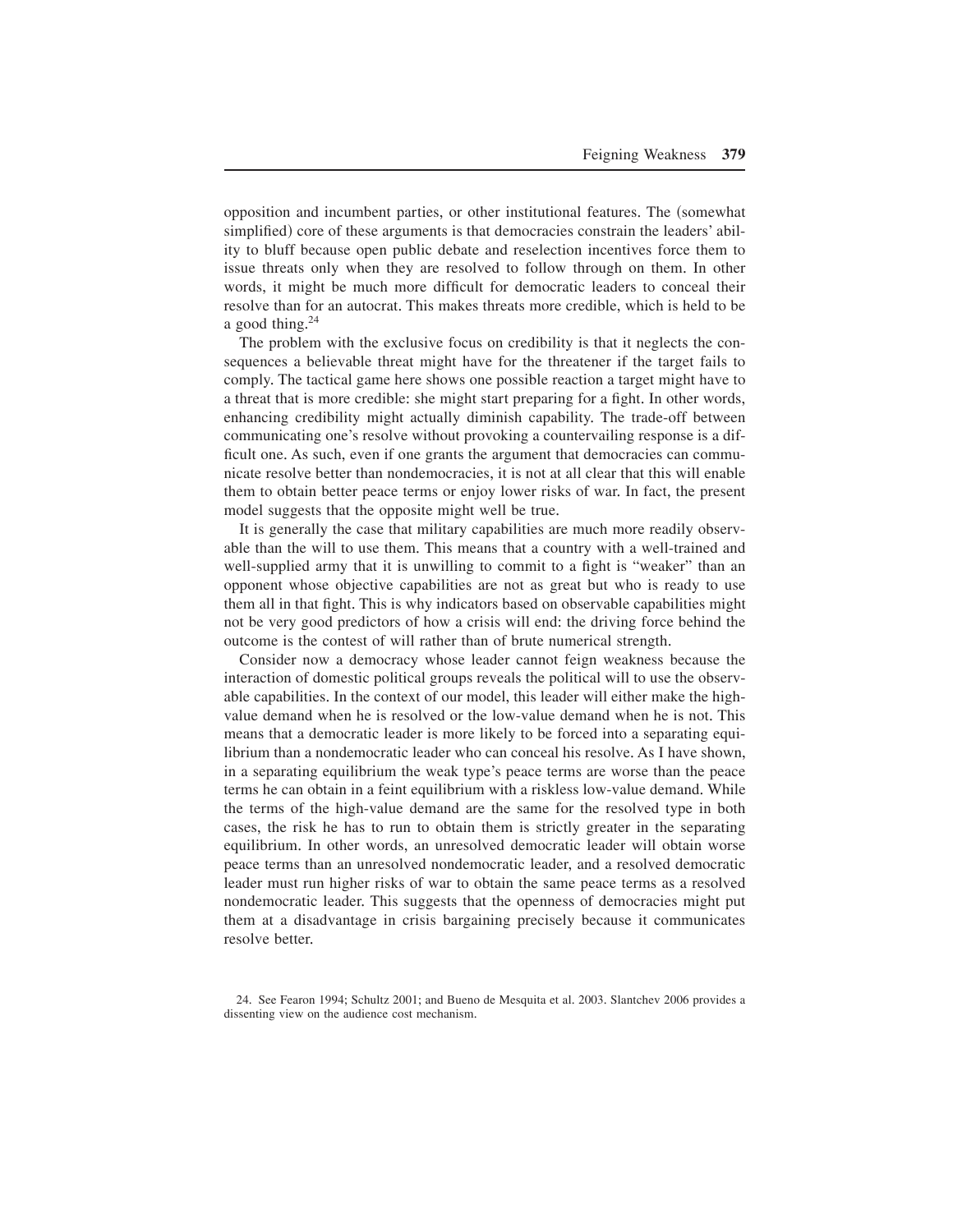# *Shows of Strength and the Fostering of False Optimism*

One of the most prominent causal mechanisms that explains war as the result of bargaining failure due to asymmetric information is the *risk-return trade-off*.<sup>25</sup> The essence of the mechanism is a screening logic: a player who is uncertain about his opponent's expected payoff from war makes a demand that balances the risk of rejection should its terms prove unacceptable to the opponent with the extra gain from peace these terms represent should they prove acceptable+ Although one can always ensure peace by making a demand that even the strongest type of opponent would accept, this strategy is generally suboptimal because it involves large concessions that might well be unnecessary if the opponent is actually weak. The optimal strategy trades the gain from making a demand that is slightly less favorable to the opponent against the slightly higher risk that such a demand entails. The risk of war therefore arises from not knowing precisely what kind of demand that opponent would find agreeable.

The mechanism that explains war in the present model is different even though the basic ultimatum game is the same. In contrast to the traditional screening setting in which player 1 is uncertain about player 2's expected payoff from war, the crisis here is a signaling setting in which it is player 1 who has private information+ In fact, I did not need to assume any sort of uncertainty about player 2's type at all. The interaction is dominated by the informed player's attempt to signal his type in a credible manner: when the strong type succeeds in separating from the weak type, player 2 becomes much more amenable to concessions. The risk of war is a necessary feature of a separating strategy that aims to achieve credible communication.

The feint equilibria exhibit this costly signaling dynamics common to crisis bargaining behavior. The strong player 1 can obtain the high-value demand  $\bar{x}$  only if he takes the high risk of a costly war with a fully prepared, strong player 2. This discourages the weak type from attempting to bluff with the same demand. Endogenizing the war contest does not alter the basic logic of costly signaling. The only way a strong player can obtain a better deal is by revealing credibly that he is strong, which requires him to engage in behavior that the weak type would not want to mimic.

The interesting new feature of the feint equilibria is that the strong type of player 1 might mimic the behavior of the weak instead. One reason for this comes from the incentives the strong player 1 has to keep private his information about his own strength in the event of war. In the exogenous specification of the distribution of power, a player's expected war payoff may depend on his opponent's private information but not on her beliefs about the information that he knows but she does not. This means that with exogenous war payoffs, it does not matter to the player whether he fights an adversary that is fully informed or one that is uncertain about his strength. There is no reason for the player to manipulate the belief

<sup>25.</sup> See Fearon 1995; and Powell 1999.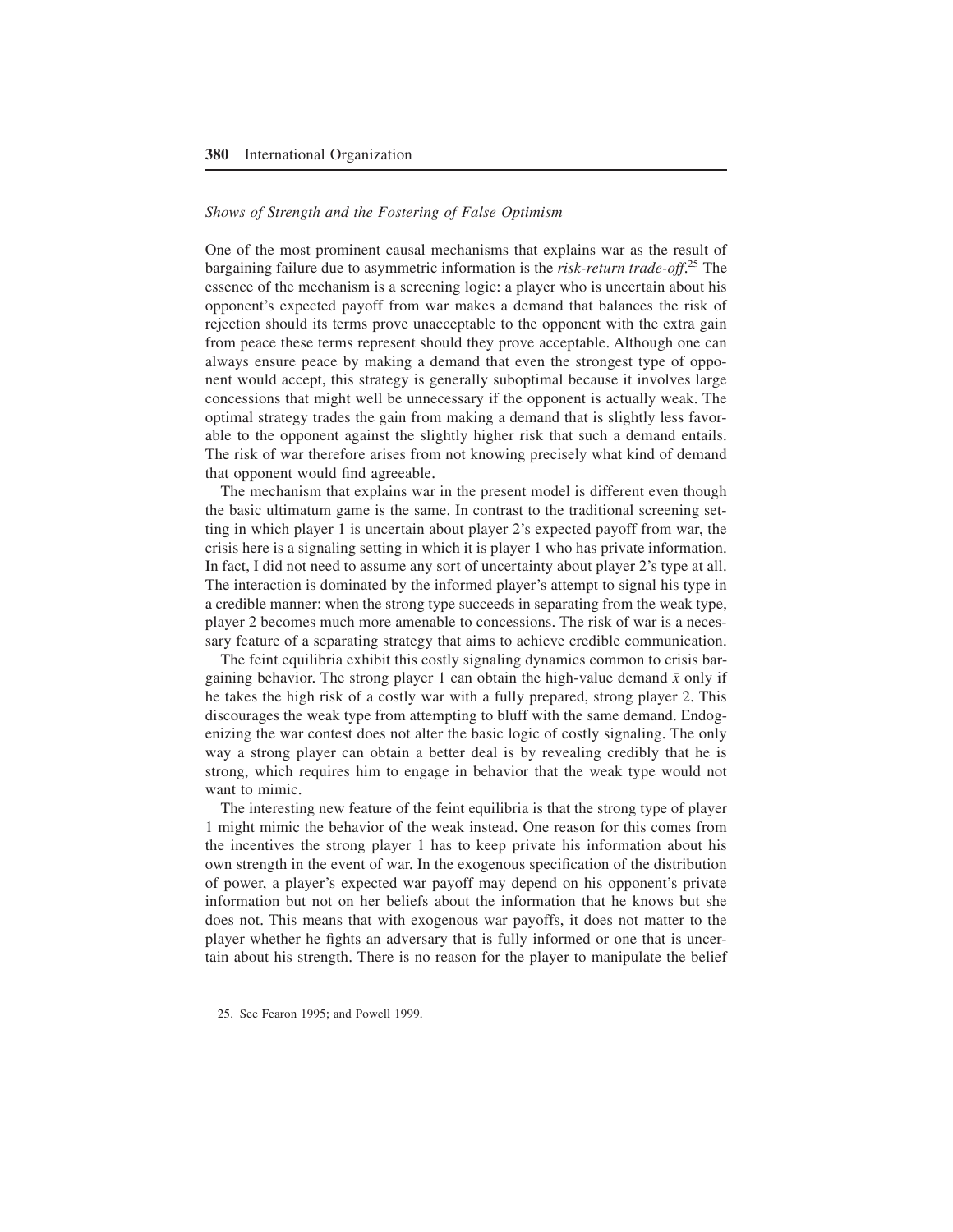with which his opponent would enter the war, only the belief she has when deciding what to do about his demands. In these cases, the strong player is better off whenever his opponent knows that he is strong.

With endogenous war payoffs, the player does care about the beliefs with which his opponent begins the war. The informed strong type's expected payoff under uncertainty is strictly better than his payoff when his opponent is fully informed. (As  $q \rightarrow 1$  the payoff under uncertainty converges to the complete-information payoff but by Lemma 3, it is strictly decreasing in  $q$ .)

This gives the strong type a potent reason not to reveal his strength during the crisis itself. He may deliberately leave his opponent in a state of *false optimism* to exploit the advantages of surprise in case war breaks out. Unlike the usual scenario in which strong types always attempt to overcome the optimism of the opponent with costly or risky shows of strength, the feint equilibrium dynamic suggests that they may not be willing to do so even if such actions are potentially available to them. This creates a serious problem for peaceful crisis resolution because mutual optimism is regularly blamed as a major cause of war.<sup>26</sup>

In the classic formulation of the mutual optimism argument, "war is usually the outcome of a diplomatic crisis which cannot be solved because both sides have conflicting estimates of their bargaining power."<sup>27</sup> One problem is overconfidence about the likely development of the war: its duration  $({\rm short})$ , outcome  $({\rm victory})$ , and costs (low). In the model with endogenous war effort, the expected outcome depends on how hard the actors fight. Their joint efforts determine the probability of victory, and their uncertainty about the behavior of the opponent induces uncertainty in these estimates.

The resulting expectations about the war may well be incompatible. In the skirmish equilibrium, the strong type expects to win with probability  $\pi_1(q; \bar{c}_1)$  $1 - f(q) \sqrt{\frac{c_1}{g}} (q; c_2)$ , and player 2 expects to win with probability  $\pi_2(q) = f(q)^2/2$  $g(q; c_2)$ . These players are too optimistic because  $\pi_1(q; \bar{c}_1) + \pi_2(q) > 1$ . Similarly, in the war equilibrium the strong type expects to win with probability  $\pi_1(q; \bar{c}_1)$  $\bar{c}_1/(\bar{c}_1 + qc_2)$ , whereas player 2 expects to win with probability  $\pi_2(q) = [(1$  $- q$ ) $\bar{c}_1 + qc_2$ / $(\bar{c}_1 + qc_2)$ . As in the skirmish equilibrium, these expectations are incompatible: it is easily verified that  $\pi_1(q; \bar{c}_1) + \pi_2(q) > 1$ . These optimistic expectations about victory translate into optimistic estimates about the expected payoffs from war.

It is crucial to understand that these disagreements are not about some fundamental underlying "true" probability of winning. Instead, they are disagreements about how war will "play out," and this, of course, depends to a large extent on the opponent's likely behavior. That behavior in turn depends on what the opponent

<sup>26.</sup> Blainey 1988, 53. Wittman 1979 offers the first rationalist account. Fey and Ramsay 2007 attempt to show that the mutual optimism explanation cannot be sustained as a result of rational behavior. Slantchev and Tarar forthcoming counter their argument.

<sup>27.</sup> Blainey 1988, 114.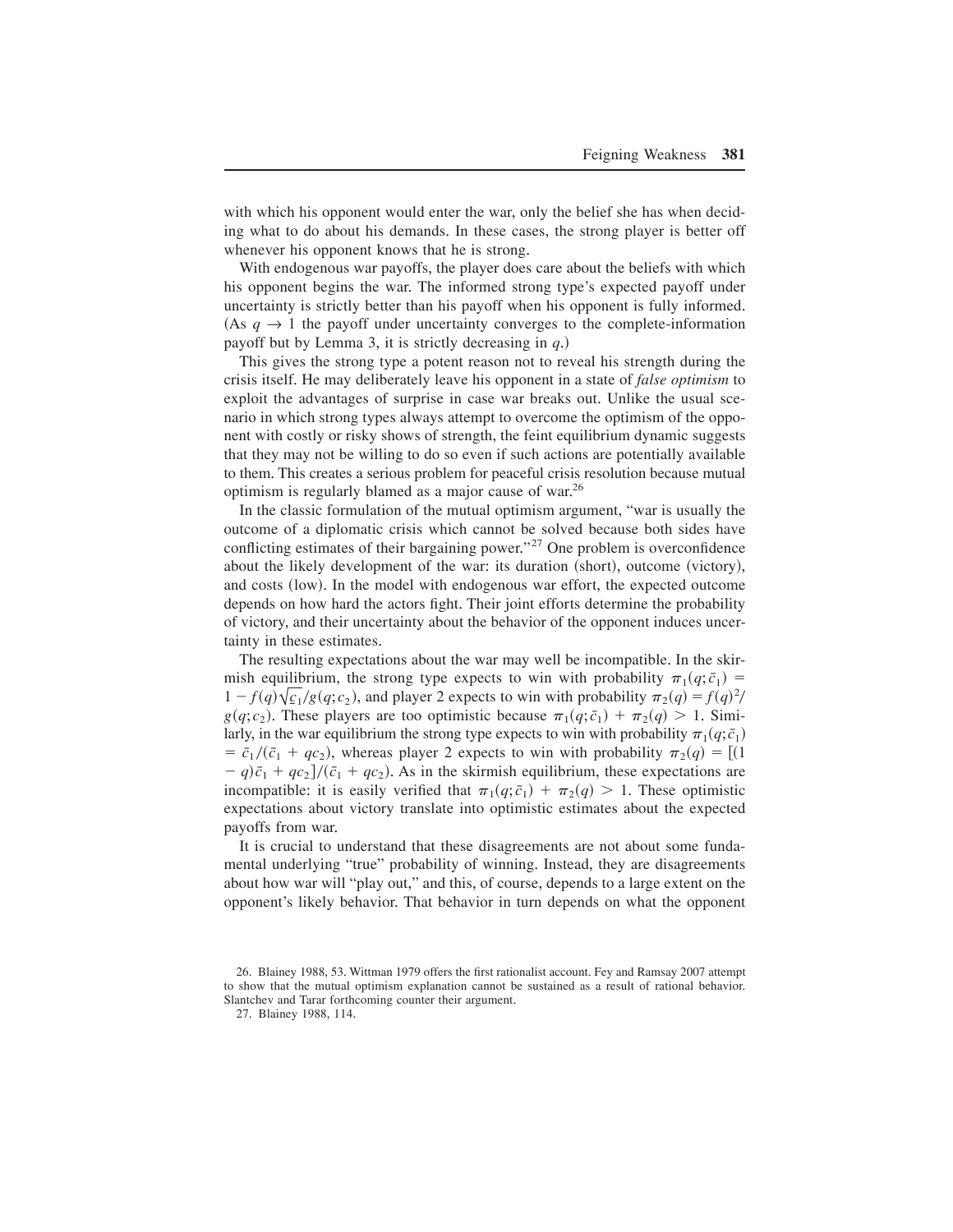expects the player to do, and these expectations are profoundly influenced by the opponent's belief about some aspect that is privately known by the player. This is where deliberate falsification enters the picture.

When mutual optimism is a possible cause of war, credible signaling might be some sort of imperfect cure. When players have exaggeratedly optimistic expectations about their chances in war because they are not aware of private information the opponents posses, the only way to arrive at a peaceful settlement is to reduce this mutual optimism. Crisis bargaining studies have shown that the only way to do so is through costly signaling+ The cure is imperfect because the attempt to impart credibility to one's message forces the actor to behave in ways that increase the probability of war. Scholars are well aware of this paradox inherent in crisis bargaining, and it is perhaps best summarized by Schelling: "Flexing of muscles is probably unimpressive unless it is costly or risky... Impressive demonstrations are probably the dangerous ones. We cannot have it both ways."<sup>28</sup>

The results here suggest that the difficulty with settling peacefully may go beyond the risk generated by signaling efforts. When unwarranted optimism arises from lack of information to which the opponent has access, it can be dispelled only when the opponent chooses to reveal it. Unfortunately, the logic of feigning weakness suggests that an actor may choose instead to obfuscate inferences in order to gain advantage in the war that follows. In other words, the actor may deliberately foster false optimism even though this may make it very unlikely that his opponent would concede enough to make that actor willing to forego fighting.<sup>29</sup>

Private information can remain private not for lack of means to reveal it but because the only type who can afford to send the credible signal may have no incentive to do so. It is this intentional and strategic concealment of information that is so troubling for resolving crises peacefully. To see how matters can come to a head, consider a crisis in which side A has deliberately fostered optimism in side B. Because side B (incorrectly) believes herself strong, she engages in very risky actions designed to cause side A to revise his war expectation downward. Unfortunately, side A cannot use side B's willingness to run risks as evidence that side B is strong, not when he misled B into believing that she is strong. In other words, when a state has gone to great lengths to convince the opponent to be optimistic, that state cannot very well use that optimism as evidence that its

29. Misleading the opponent is not the only reason a strong type might not wish to separate himself from the weak type. Kurizaki 2007 analyzes a model in which player 1 can decide whether to make his threat public (so whoever backs down incurs audience costs) or keep it private (so backing down is costless). In the private threat equilibrium, the strong player 1 is indifferent between going public and staying private, whereas the weak type always threatens in private. The strong type is indifferent because he always fights when resisted and player 2 resists with the same probability after private and public threats. She does so because capitulation is costlier after a public threat, in which case she needs to be fairly certain her opponent is strong. In private, the costs of capitulation are much lower, so she can concede even if she thinks player 1 might be bluffing. There is no benefit to the strong player 1 in getting player 2 to think that he is weak.

<sup>28.</sup> Schelling 1966, 238–39. See also Fearon 1995, 397; and Schultz 1998, 829.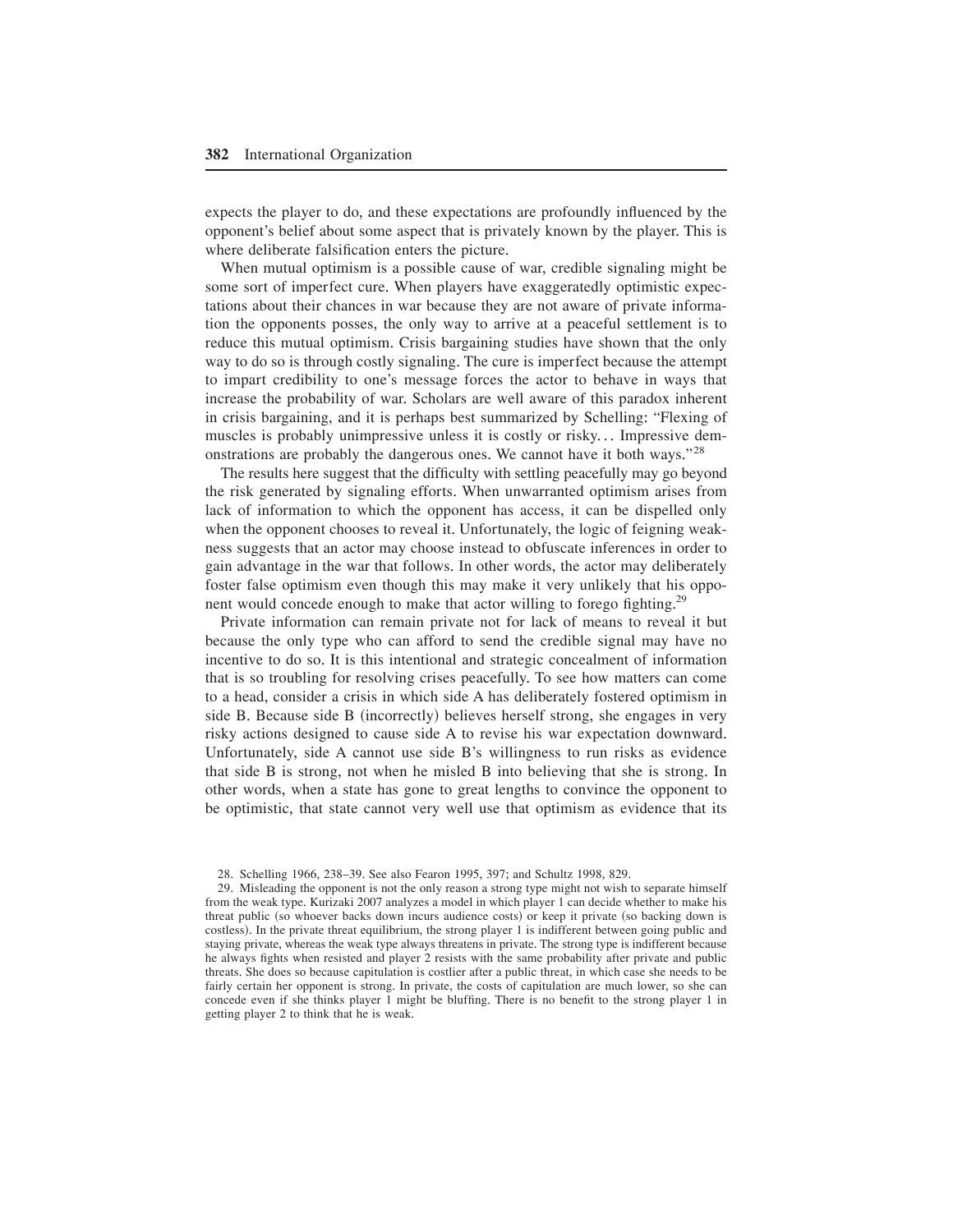own assessment is faulty. Side B's signaling behavior then will be more likely to cause war because A is essentially dismissing it, because B is unwilling to offer the necessary concessions, and because B's exaggerated optimism is prompting her to take large risks. In this situation, mutually incompatible crisis expectations cannot be reconciled without the actual resort to arms+ As Blainey puts it, "The start of war is  $\ldots$  marked by conflicting expectations of what that war will be like. War itself then provides the stinging ice of reality." $30$ 

# **Conclusion**

Consider the Chinese options in the fall of 1950. On one hand, they could openly threaten with intervention and demand that the UN forces remain south of the 38th parallel. If this worked, the outcome would have been excellent. However, making this high demand is also risky: if the United States happened to be resolved to unify Korea, this demand would simply have alerted it to prepare better for fighting the PRC. The resulting war would have been of very high intensity and the Chinese would certainly have lost the tactical advantage that would have secured a first morale-boosting victory+ On the other hand, the Chinese could have demured and asked that only U.S. troops desist from crossing the parallel. Although permitting the occupation of North Korea by South Korean troops would not have been as good as keeping it free of UN forces, there is some chance that the United States would have agreed to this and war would have been averted. Had the United States been bent on unification, the absence of a credible signal could have been expected to increase American confidence and possibly cause the United States to march into a war without the type of preparation it would have engaged had it known the Chinese were going to intervene in strength. These are unpalatable choices, certainly, and no wonder Chairman Mao vacillated for so long before making up his mind on the strategy to pursue.

This stylized description of the situation seriously abstracts from the complex domestic dynamics in both countries, and it may well have been the case that by the time Mao resolved to intervene, the United States had become undeterrable by the Chinese without open Soviet support. In November, war may have been already unavoidable.<sup>31</sup> However, the logic of feigning weakness developed in this article can help explain why the Chinese did not pursue more vigorous signaling actions when they were resolved not to permit unification.

The crisis bargaining literature focuses on how strong actors can signal their strength and reduce the possibility of bluffing. When weak types can mimic their actions, messages will not be believed, and when threats are not credible, they are unlikely to influence the behavior of the opponent. This basic mechanism also

30. Blainey 1988, 56.

31. See Slantchev 2010, Chap. 6.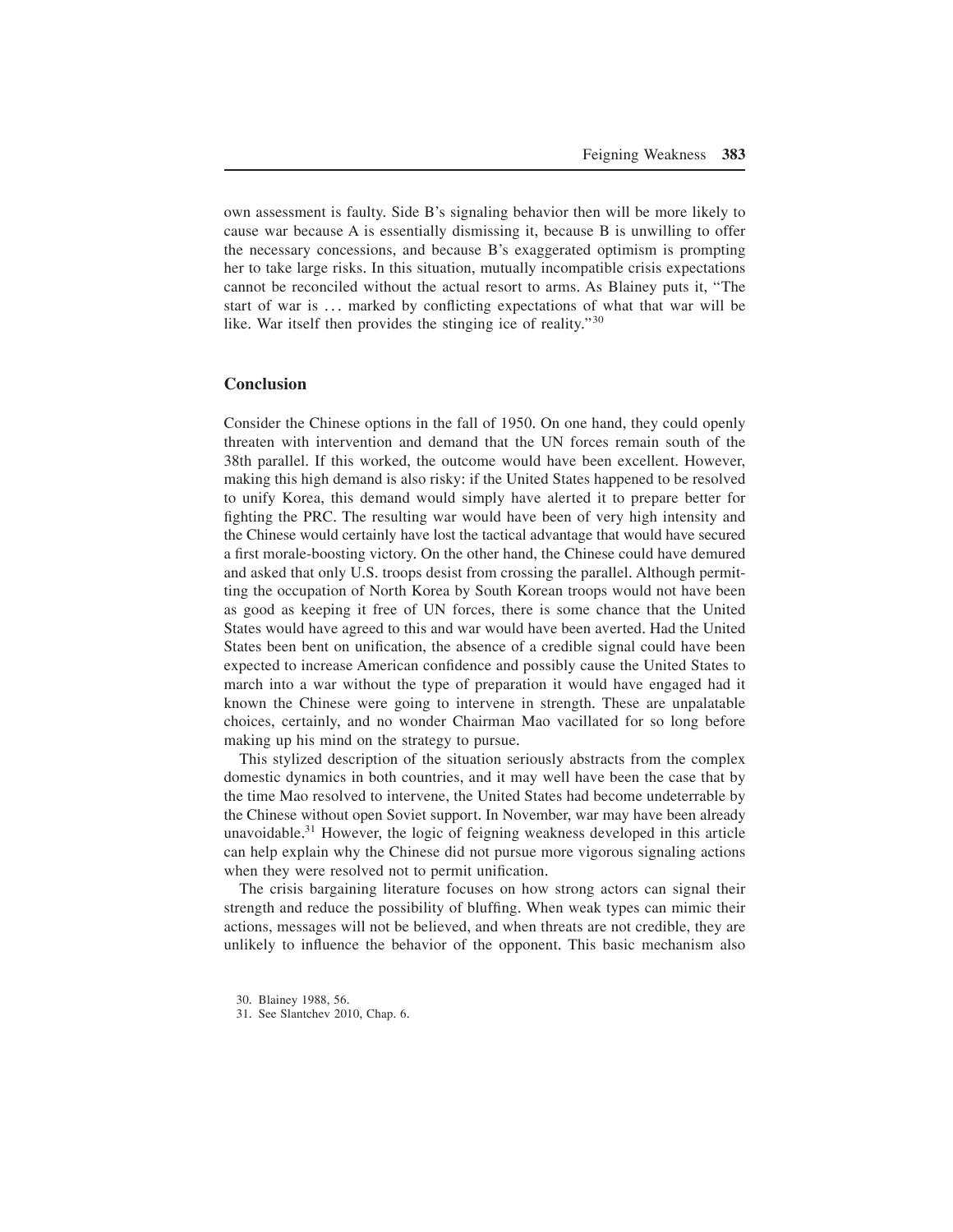obtains in the model presented here. This article, however, also points out some perverse incentives that strong types may face that may make them unwilling to send costly signals even when they could have done so.

One implication of this result is that it is not safe to infer that one's opponent is weak when he fails to engage in some costly action that is available to him and that could persuade one that he is strong+ One should carefully consider the incentive to feign weakness for tactical purposes. This, of course, may be harder than it sounds because, after all, it could be the case that the opponent is not signaling because he really is weak.

The logic of the feint also suggests that overcoming mutual optimism in crises may be very difficult for two reasons. First, when a strong opponent who could reveal his strength to reduce an actor's optimism decides to feign weakness, then that actor may persist in her incorrect beliefs and blunder into disaster. Second, the possibilities for peaceful resolution of the crisis may diminish because the feigning opponent himself may be unable to correct his optimistic beliefs. Because he has purposefully misled the other actor, he cannot take her costly signals as evidence that he should revise his expectations: after all, she is signaling precisely because she believes that she is strong, which is the false belief he has taken great care to induce. In this rather unfortunate scenario, war may be the only way to inject a dose of reality into these beliefs.

# **Proofs**

Proof of Proposition 1. Since the strong type is mixing,  $rW_s^n + (1 - r)x = \bar{r}W_s^a +$  $(1 - \bar{r})\bar{x}$ , which gives  $\bar{r}$  in (3). Note that  $\bar{x} < W_s^n$  yields:

$$
q_a < \frac{s_n - w_n - C}{s_n - w_n}.\tag{10}
$$

If (10) is not satisfied,  $\bar{r} \in (0,1)$  regardless of the value of *<u>r</u>*, so we can take  $\bar{r} = 0$ . Suppose now that (10) is satisfied. Then  $\bar{r} < 1$  yields  $\bar{r} > 1 - (s_n - s_a)/(W_s^n - \underline{x}) \equiv \underline{r}'$ . Taking  $r' \ge 0$  yields (D), which ensures that the low-value demand must be risky, otherwise  $r = 0$ can work. Also,  $\bar{r} > 0$  yields  $r \leq 1 - (s_n - s_a - k_2 - C)/(W_s^n - x) \equiv r''$ . Since  $r'' - r' >$  $0 \Leftrightarrow k_2 + C > 0$ , such *r* exist.

Since the weak type should not have an incentive to demand  $\bar{x}$ , it follows that  $\bar{r}W_w^n$  +  $(1 - r)x \geq \overline{r}W_w^a + (1 - \overline{r})\overline{x}$ , which simplifies to:

$$
\overline{r} \ge \frac{r(\underline{x} - W_w^n) + \overline{x} - \underline{x}}{\overline{x} - W_w^a}.\tag{11}
$$

It is readily verifiable that  $\bar{r} \in (0,1)$  regardless of <u>*r*</u>. Since both (3) and (11) must hold, we require that:

$$
\frac{r(\underline{x} - W_s^n) + \bar{x} - \underline{x}}{\bar{x} - W_s^a} \ge \frac{r(\underline{x} - W_w^n) + \bar{x} - \underline{x}}{\bar{x} - W_w^a}.
$$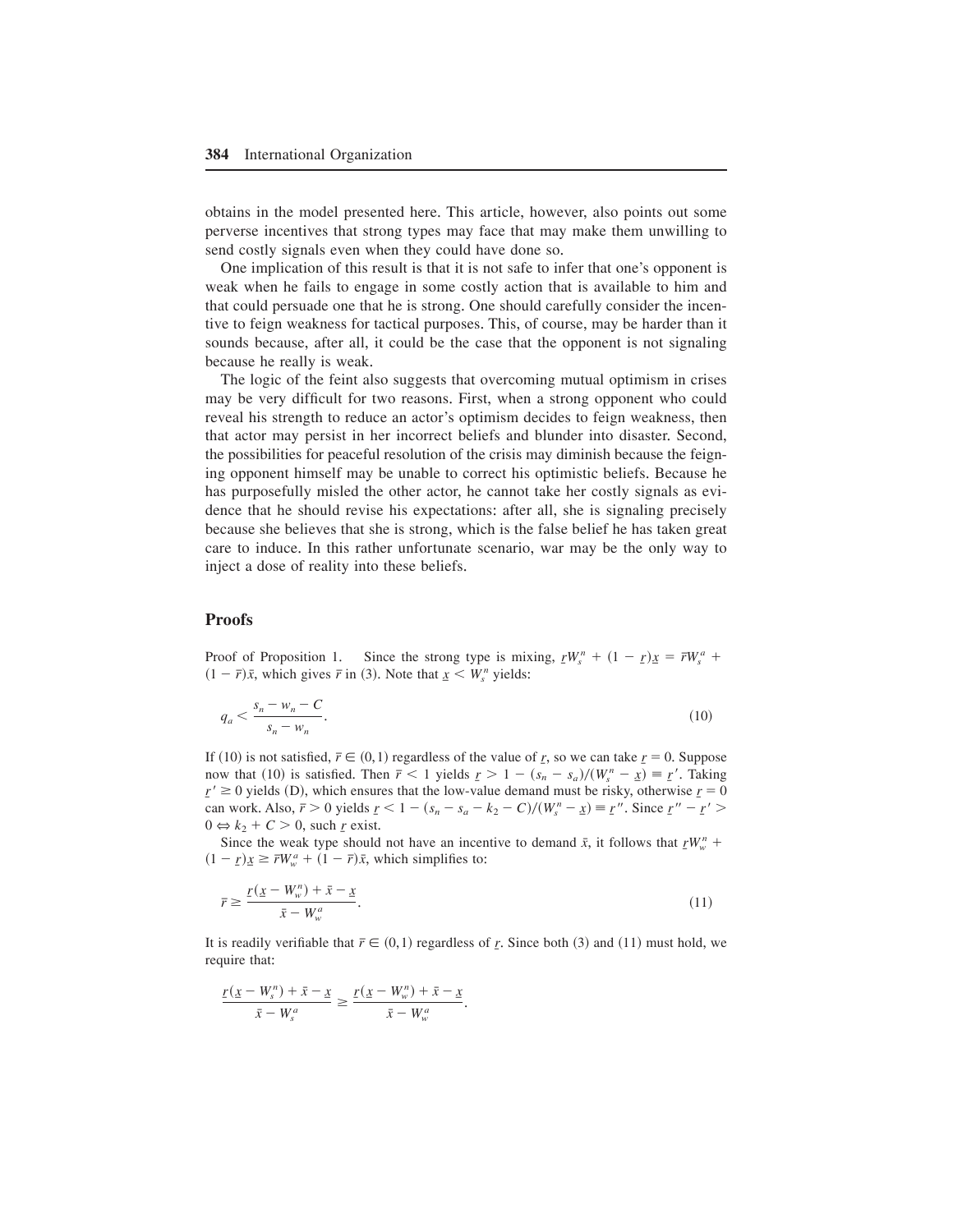At  $r = 0$ , the inequality reduces to  $s_a \geq w_a$ , which holds. Recall that if (D) is not satisfied, there are no lower-bound restrictions on  $r$  to guarantee valid  $\bar{r}$  values, which means that in this case I may use  $r = 0$ .

I now derive the range of low risks that can be supported in equilibrium when  $(D)$  is satisfied. The weak type should not deviate to the best possible riskless demand,  $x_1$ , so  $\underline{r} \leq (\underline{x} - x_1) / (\underline{x} - W_w^n) \equiv \hat{r} < \underline{r}''$ .  $\underline{r}' \leq \hat{r}$  reduces to (4).

Let *r*(*x*) denote player 2's rejection probability. Since *r*(*x*) = 0 for any  $x \le x_1$ , if  $r = 0$ , then player 1 cannot profit from deviating to a riskless *x* regardless of type. If  $r > 0$ , the derivation ensures that the weak type cannot profit by deviating to  $x_1 \ge x$ , which also means that the strong cannot profit either. Since  $r(x) = r$  for any  $x \in (x_1, x)$ , such a demand only produces peace terms worse than *x*, so a deviation cannot be profitable. Since  $r(x) = \overline{r}$  for any  $x \in (\underline{x}, \overline{x})$ , such demands result in peace terms worse than  $\overline{x}$  and the same risk of war against armed player 2. The strong type cannot profit from deviating and since our construction ensures that the weak cannot profit from  $\bar{x}$ , he will not deviate either. Since  $r(x)$  $=$  1 for any *x* >  $\bar{x}$ , the strong type cannot profit from deviations to certain war because  $W_s^a$  $\langle X \times \overline{X} \rangle$  *x*. Neither can the weak type:  $W_w^a \le W_w^n \le \underline{x}$ .

Proof of Lemma 2.  $z^* \geq 0$  denote player 2's equilibrium effort, and  $m_1^*(c_1) =$  $m_1(m_2^*; c_1)$  player 1's effort. There can be no equilibrium in which player 1 makes no effort regardless of type. Suppose, to the contrary, that  $m_1^*(\bar{c}_1) = m_1^*(\bar{c}_1) = 0$  in some equilibrium. Since  $m_1(c_1) > 0$  whenever  $c_1 > m_2^*$ , this implies that  $m_2^* \ge \bar{c}_1 > 0$ . This cannot be optimal because she can deviate to a lower effort and still win for sure+ Therefore, in any equilibrium at least one type of player 1 must be exerting a strictly positive effort. This cannot be the weak type by himself. Suppose, to the contrary, that  $m_1^*(c_1) > 0$  and  $m_1^*(\bar{c}_1) = 0$  in some equilibrium. Since  $m_1^*(c_1) > 0$  implies that  $m_2^* < c_1$ , it follows from  $c_1 < \bar{c}_1$  that  $m_2^*$  $\langle \bar{c}_1, \text{ and so } m_1^*(\bar{c}_1) \rangle > 0$  as well, a contradiction.

Proof of Lemma 3. Note that  $m_2^*$  is increasing in *q* when Assumption 2 is satisfied: in the skirmish equilibrium,  $\text{sign}(\partial m_2^*/\partial q) = \text{sign}(c_2 - \sqrt{c_1} \bar{c}_1) > 0$ , where the inequality follows from Assumption 2; in the war equilibrium,  $\partial m_2^* / \partial q = 2q \bar{c}_1^2 c_2^2 / ((\bar{c}_1$  $(qc_2)^3$  > 0. Turning now to the claim of the lemma, observe that in the skirmish equilibrium,  $\partial W_1(c_1)/\partial q = -((\sqrt{c_1} - \sqrt{m_2^*})/c_1\sqrt{m_2^*}) (\partial m_2^*/\partial q) < 0$  because the bracketed term is positive by (7) and because  $m_2^*$  is increasing in  $q$ . Since only the strong type participates in the war equilibrium, inspection of his payoff is sufficient to establish the claim.

#### *Lemma 6.*  $W_2(q)$  *is continuous and strictly decreasing.*

Proof. (Continuity.) Since  $W_2(q)$  is continuous for each equilibrium, it is enough to show that it is continuous at  $q_s$  where the equilibrium switch occurs:  $W_2^s(q_s) = 1 - (q_1 +$  $\sqrt{\frac{c_1 \bar{c}_1}{c_2}}$ / $c_2 = W_2^w(q_s).$ 

(Monotonicity.) In the war equilibrium,  $dW_2^w(q)/dq = -(\bar{c}_1^2(\bar{c}_1 + 3qc_2))/((\bar{c}_1 + qc_2)^3)$  $\langle 0, \ln \text{ the skirmish equilibrium, } dW_2^s(q) / dq = (g'f^2/g^2) + (2f(qc_1 + (1-q)\bar{c}_1))/g^3(f'g)$  $-\frac{g'}{f} \leq 0$ . To see this, note that  $f > 0$ ,  $g > 0$ ,  $f' < 0$ ,  $g' < 0$ , and  $f'g - g'f = 0$  $\sqrt{\frac{c_1}{c_1}}$   $(\sqrt{\overline{c}_1} - \sqrt{\overline{c}_1})(1 - (\sqrt{\overline{c}_1}/\overline{c}_1)/\overline{c}_2}) > 0$  by Assumption 2. The last requirement is that  $gg'f + 2(q_{\mathcal{L}_1} + (1 - q)\bar{c}_1)(f'g - g'f) < 0$ , which can be shown but it takes three pages of algebra.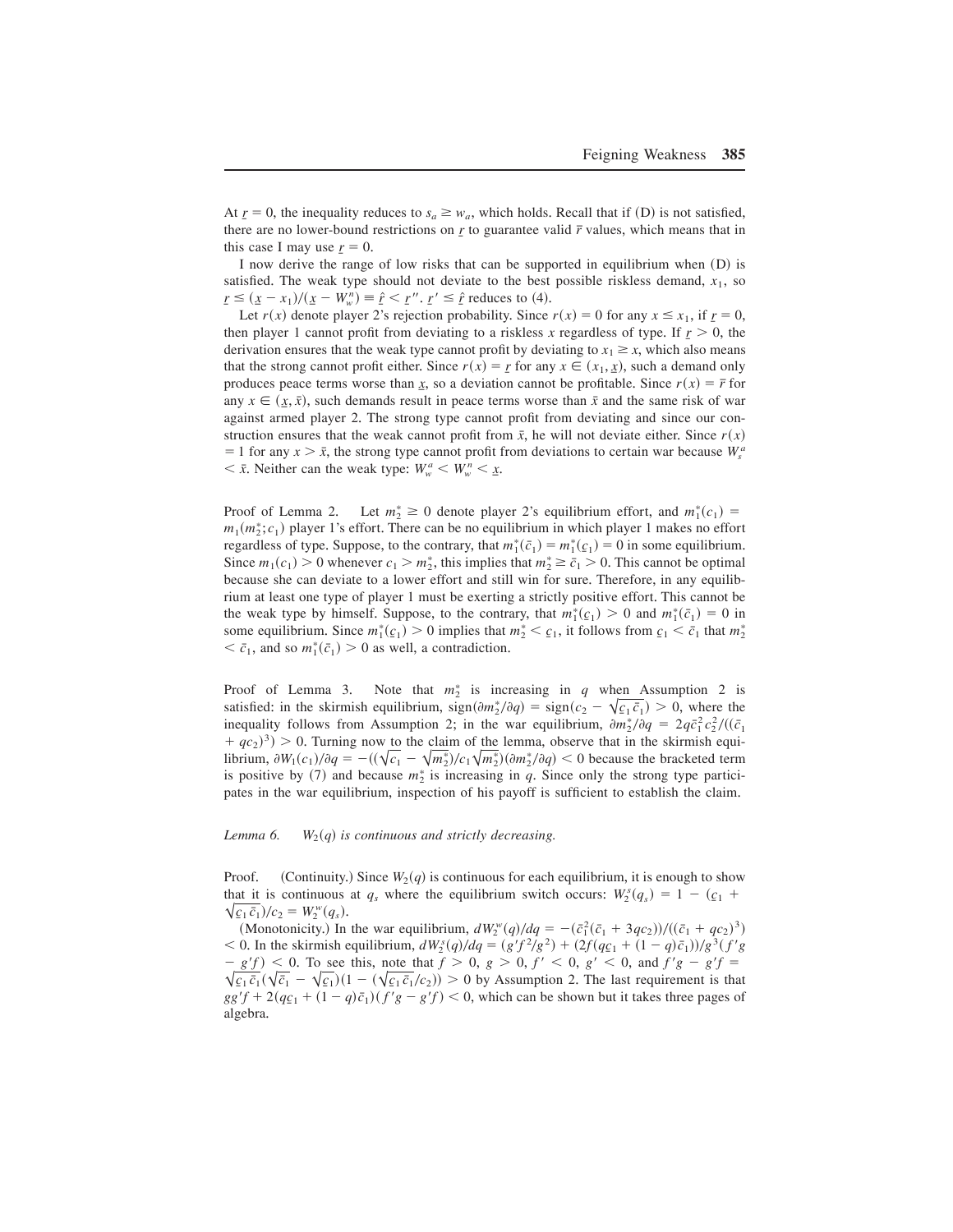Proof of Lemma 4. Lemma 6 implies that to get the best and worst payoffs for player 2, I only need to consider  $q = 0$  and  $q = 1$ . So,  $\lim_{q \to 0} W_2^s(q) = (c_2/(\underline{c_1} + c_2))^2 = \overline{W}_2$ , and  $\lim_{q \to 1} W_2^s(q) = \lim_{q \to 1} W_2^w(q) = (c_2/(\bar{c}_1 + c_2))^2 = \underline{W}_2$ , with  $\underline{W}_2 < \overline{W}_2$ .

Proof of Lemma 5. By Lemma 6,  $W_2(q)$  is continuous, and the intermediate value theorem implies that for any  $y \in [\underline{W}_2, W_2]$ , there exists *q* such that  $W_2(q) = y$ . By Lemma 6,  $W_2(q)$  is strictly decreasing, so  $q(y) = W_2^{-1}(y)$  is unique and strictly decreasing in *y*. Let- $\lim_{x \to 1}$  - *y* establishes the claim.

Proof of Proposition 2. Let  $\underline{W}_1 = W_1(1; \bar{c}_1) = W_1(\bar{c}_1, c_2)$ . Since the strong player 1 is willing to mix,  $U_1(\underline{x}; \bar{c}_1) = U_1(\bar{x}; \bar{c}_1)$ , or

 $rW_1(q(\underline{x}); \bar{c}_1) + (1 - \underline{r})\underline{x} = \bar{r}\underline{W}_1 + (1 - \bar{r})\bar{x}.$ 

Using the definitions of  $\overline{x}$  and  $\overline{x}$ , I can rewrite this as:

$$
\overline{r} = \frac{r[1 - W_1(q(\underline{x}); \overline{c}_1) - W_2(q(\underline{x}))] - W_2 + W_2(q(\underline{x}))}{1 - W_1 - W_2}
$$
\n(12)

Since  $\bar{r} > 0$  and  $1 > \underline{W}_1 + \underline{W}_2$ , it follows that:

$$
\underline{r}[1 - W_1(q(\underline{x}); \bar{c}_1) - W_2(q(\underline{x}))] > \underline{W}_2 - W_2(q(\underline{x}))
$$

must hold. Since  $W_2(q(x)) > W_2$  for any  $q(x) < 1$ , the right-hand side is negative, so  $r = 0$ certainly satisfies this condition. Since  $\bar{r}$  < 1 as well,

$$
\underline{r}[1 - W_1(q(\underline{x}); \bar{c}_1) - W_2(q(\underline{x}))] < 1 - \underline{W}_1 - W_2(q(\underline{x})) \tag{13}
$$

must hold. There are two cases to consider. First, suppose

$$
1 - \underline{W}_1 - W_2(q(\underline{x})) \ge 0. \tag{Z}
$$

Since  $W_1(q(x); \bar{c}) > W_1$  for any  $q(x) < 1$ , it follows that (13) is satisfied for any *r*, so for  $r = 0$  in particular. Now suppose that  $(Z)$  is not satisfied. Both sides of  $(13)$  are negative, which implies that only  $r > 0$  can possibly satisfy it. Thus, if  $(Z)$  is not satisfied, the lowvalue demand cannot be riskless. Because I am looking for equilibria with such a demand, assume that  $(Z)$  holds for the rest of the proof. I labeled this condition to indicate the zerorisk associated with the low-value demand, and it is the analogue to the converse of  $(D)$  in the simple models.

Consider now the rejection probability specified in the proposition. For any  $x \in (\underline{x}, \overline{x}]$ ,  $r(x) = (x - \underline{x})/[x - W_1(q(x); \bar{c}_1)]$  solves  $U_1(x; \bar{c}_1) = \underline{x}$ . That is, player 2's rejection probability leaves the strong type indifferent between any demand in that range and the equilibrium riskless low-value demand. Note in particular that  $x > x \geq \tilde{x}$  implies that  $r(x)$  is a valid probability. Moreover,  $r(\bar{x}) = \bar{r}$  from (12) because  $r = 0$  and  $q(\bar{x}) = 1$ . Since  $\bar{x} \ge x_1$ , taking  $x^* = \max(\tilde{x}, x_1)$  yields the lower bound on the riskless demand that can be supported in equilibrium. The upper bound  $x$ <sup>\*\*</sup> follows from Bayes rule and is derived in the text.

I now check that deviations are unprofitable. Since player 2 accepts any  $x \leq x$ , such deviation from  $\underline{x}$  is not profitable. Any  $x \in (\underline{x}; \overline{x}]$  is rejected with probability that leaves the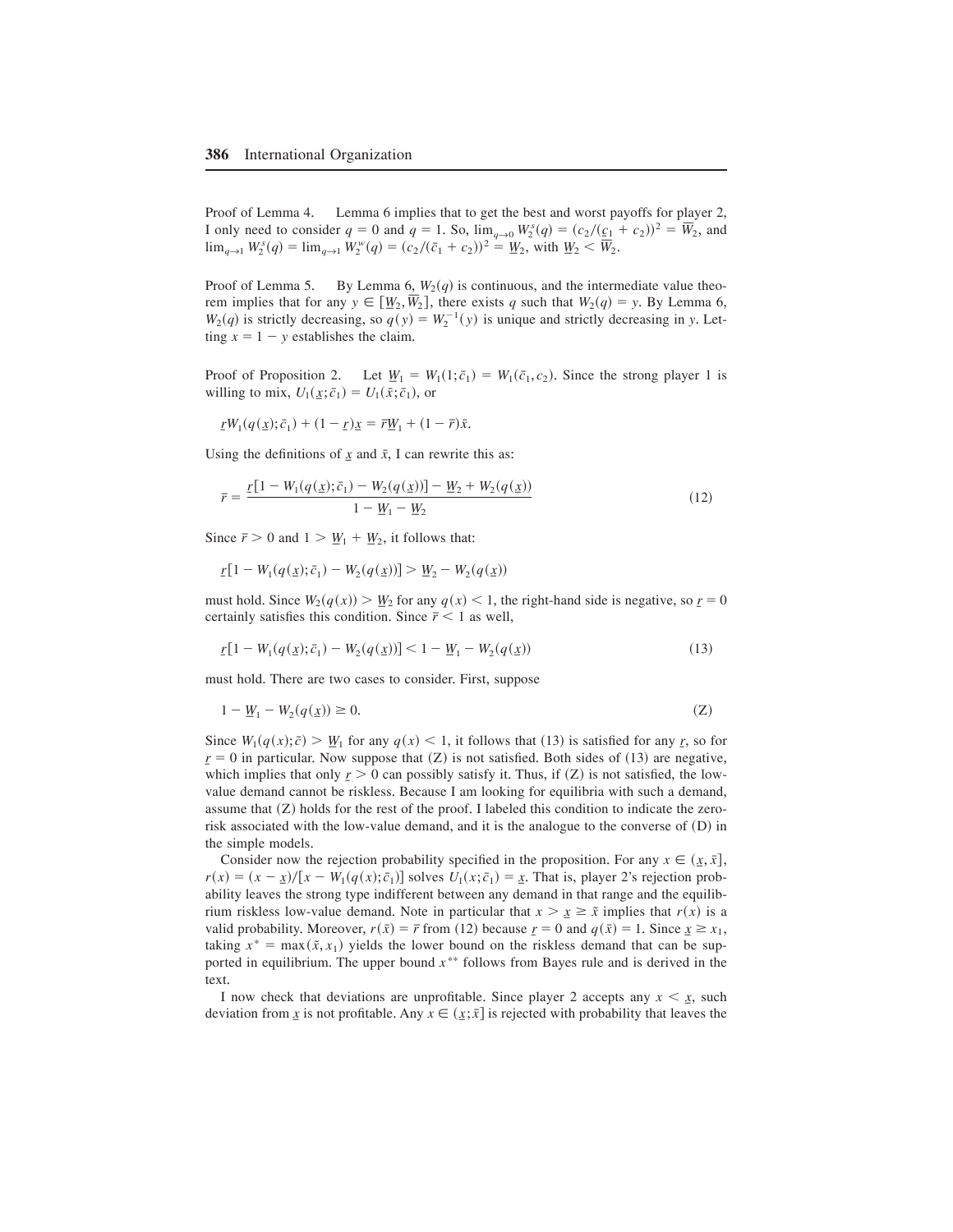strong type indifferent between *x* and  $\underline{x}$ . But since  $\underline{x}$  is also the weak type's payoff and the weak type's payoff from war is strictly worse than the strong type's, this deviation is strictly worse for the weak type. Finally, any  $x > \bar{x}$  is rejected for sure, and the resulting war is one in which player believes she is facing the strong type. This is clearly worse for the strong type (at  $\bar{x}$  he fights such a war with positive probability but also obtains  $\bar{x} > W_1$  with positive probability), and this implies it is also worse for the weak type.

# **References**

- Appleman, Roy E. 1961. *South to the Naktong, North to the Yalu*, Washington, D.C.: U.S. Government Printing Office.
- Banks, Jeffrey S. 1990. Equilibrium Behavior in Crisis Bargaining Games. *American Journal of Political Science* 34 (3):599-614.
- Blainey, Geoffrey. 1988. *The Causes of War*. 3rd ed. New York: Free Press.
- Bueno de Mesquita, Bruce, Alastair Smith, Randolph Siverson, and James D+ Morrow+ 2003+ *The Logic of Political Survival*. Cambridge, Mass.: MIT Press.
- Chen, Jian. 1994. *China's Road to the Korean War: The Making of the Sino-American Confrontation*. New York: Columbia University Press.
- Fearon, James D. 1994. Domestic Political Audiences and the Escalation of International Disputes. *American Political Science Review 88 (3):577–92.* 
	- —, 1995. Rationalist Explanations for War. *International Organization* 49 (3):379–414.
- Fey, Mark, and Kristopher W. Ramsay. 2007. Mutual Optimism and War. *American Journal of Political Science* 51 (4):738-54.
- Garfinkel, Michelle R., and Stergios Skaperdas. 2007. Economics of Conflict: An Overview. In *Handbook of Defense Economics*+ Vol+ 2, *Defense in a Globalized World*, edited by Todd Sandler and Keith Hartley, 649–710. Amsterdam: North Holland.
- George, Alexander L., and William E. Simons. 1994. *The Limits of Coercive Diplomacy*. 2nd ed. Boulder, Colo.: Westview Press.
- Guisinger, Alexandra, and Alastair Smith. 2002. Honest Threats: The Interaction of Reputation and Political Institutions in International Crises. *Journal of Conflict Resolution* 46 (2):175–200.
- Hirshleifer, Jack. 1989. Conflict and Rent-Seeking Success Functions: Ratio vs. Difference Models of Relative Success. *Public Choice* 63:101-12.
- Hörner, Johannes, and Nicholas Sahuguet. 2007. Costly Signaling in Auctions. *Review of Economic Studies* 74 (1):173-206.
- Kurizaki, Shuhei. 2007. Efficient Secrecy: Public versus Private Threats in Crisis Diplomacy. *American Political Science Review* 101 (3):543-58.
- Lebow, Richard Ned. 1981. *Between Peace and War: The Nature of International Crisis*. Baltimore: Johns Hopkins University Press.
- Morrow, James D+ 2000+ Alliances: Why Write Them Down? *Annual Reviews of Political Science*  $3:63-83.$
- Münster, Johannes. 2009. Repeated Contests with Asymmetric Information. *Journal of Public Economic Theory* 11 (1):89-118.
- Powell, Robert, 1993, Guns, Butter, and Anarchy, *American Political Science Review* 87 (1):115–32. — 1996. Stability and the Distribution of Power. *World Politics* 48 (2):239–67.

—, 1999. *in the Shadow of Power: States and Strategies in International Politics*. Princeton, N.J.: Princeton University Press.

- Ritter, Jeffrey M. 2004. *Silent Partners and Other Essays on Alliance Politics*. Ph.D. diss., Harvard University, Cambridge, Mass+
- Sartori, Anne E. 2005. *Deterrence by Diplomacy*. Princeton, N.J.: Princeton University Press.
- Schelling, Thomas C. 1966. *Arms and Influence*. New Haven, Conn.: Yale University Press.